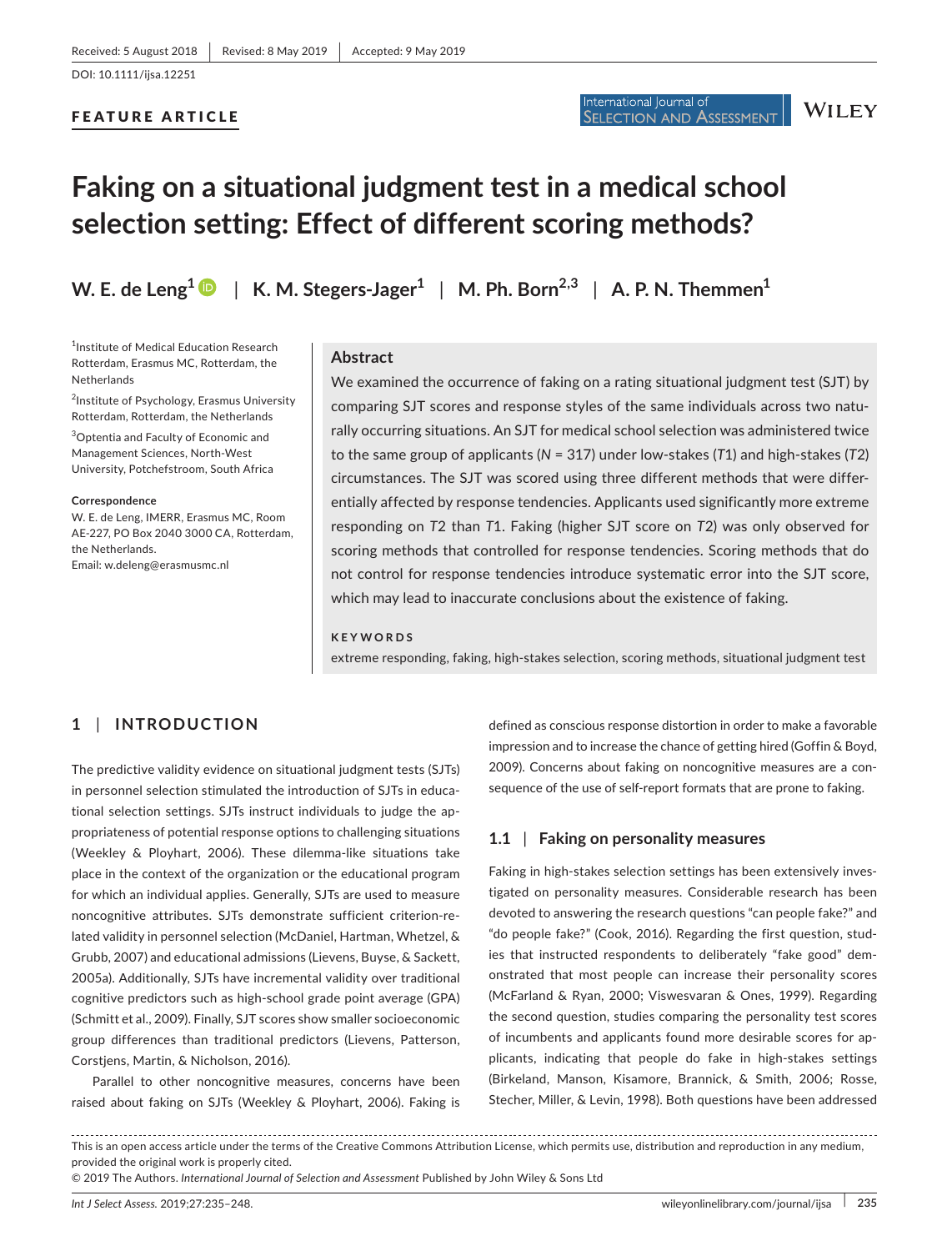#### **236 WII EV** International Journal of **CONSTRAL SELECTION AND ASSESSMENT**

in between-subjects and within-subjects study designs. Betweensubjects designs compare the personality scores of two groups that receive different instructions (e.g., fake or respond honestly) or are from distinct settings (e.g., applicant or incumbent), whereas within‐ subjects designs compare different instructions or settings within the same individual. The main advantage of within‐subjects over be‐ tween‐subjects designs is the possibility to control for existing group differences which may confound the score differences (Donovan, Dwight, & Schneider, 2014). A disadvantage of within-subjects designs in real‐life settings is the difficulty to control for order ef‐ fects, because counterbalancing is often not feasible, and for other retest effects (e.g., caused by practice effects or less test anxiety). However, retest effects on noncognitive instruments are generally viewed as a result of faking (Landers, Sackett, & Tuzinski, 2011; Van Iddekinge & Arnold, 2017). Overall, selection settings drive individu‐ als to convey desirable impressions of themselves, but individuals may differ in their tendency to fake. These individual differences have been described in various models of applicant faking (Goffin & Boyd, 2009; McFarland & Ryan, 2000; Mueller‐Hanson, Heggestad, & Thornton, 2006; Roulin, Krings, & Binggeli, 2016).

#### **1.2** | **Consequences of faking**

Although researchers reached considerable consensus with respect to peoples' ability and willingness to fake, differing perspectives exist on the influence of faking on the construct and predictive validity of personality measures. One perspective considers the influence of fak‐ ing on the predictive validity of personality measures to be negligible, calling the concerns on social desirability in the use of personality tests a "red herring" (Ones, Viswesvaran, & Reiss, 1996). Other studies have indicated that faking does not affect the construct validity (Ones & Viswesvaran, 1998) or the factor structure of personality measures (Hogan, Barrett, & Hogan, 2007). Additionally, Ingold, Kleinmann, König, and Melchers (2015) demonstrated a positive relation between faking and job performance and thus proposed that faking should be viewed as socially adequate behavior. In contrast, the other perspec‐ tive regards faking as detrimental to the use of personality measures for selection purposes, because faking affects the rank order of the applicants and reduces the quality of hiring decisions (Donovan et al., 2014; Griffith, Chmielowski, & Yoshita, 2007). In addition, concerns have been raised about the adverse effect of faking on the construct validity (Rosse et al., 1998) and criterion‐related validity (Morgeson et al., 2007; Mueller‐Hanson, Heggestad, & Thornton, 2003) of person‐ ality test scores. So far, no consensus has been reached regarding the consequences of faking on personality measures.

## **1.3** | **Measures against faking**

Several studies investigated approaches to deal with faking on person‐ ality measures. First, warning respondents about the potential identifi‐ cation and consequences of faking resulted in lower personality scores than not warning respondents (Dwight & Donovan, 2003). However, warnings may also reduce the convergent validity of a personality

measure (Robson, Jones, & Abraham, 2007). Second, faking has been tackled by correcting personality test scores for the score on a fak‐ ing measure (e.g., a social desirability scale) (Goffin & Christiansen, 2003; Schmitt & Oswald, 2006). The success of this approach is often limited due to the poor construct validity of faking measures, as the variance in faking measures is often not only explained by faking, but also by personality test scores and the criterion (Cook, 2016; Griffith & Peterson, 2008; Schmitt & Oswald, 2006). Finally, another approach to reduce the influence of faking is the use of forced‐choice response formats, forcing respondents to choose between equally desirable re‐ sponses (Jackson, Wroblewski, & Ashton, 2000; O'Neill et al., 2017). A disadvantage of forced‐choice response formats is their ipsative nature which impedes the comparison of applicants, because the total score is equal for each applicant (Heggestad, Morrison, Reeve, & McCloy, 2006). However, one can perform interindividual compari‐ sons through partially ipsative measurement using scoring formats that allow total score variability (Heggestad et al., 2006). To summa‐ rize, research on the effectiveness of various approaches to deal with faking on personality measures has mixed results.

#### **1.4** | **Faking on SJTs**

Unlike the extended research on faking on personality tests, the num‐ ber of published studies on faking on SJTs is limited (Table 1). As with personality tests, lab studies showed that individuals are able to obtain higher SJT scores if they are instructed to fake (Lievens & Peeters, 2008; Nguyen, Biderman, & McDaniel, 2005; Oostrom, Köbis, Ronay, & Cremers, 2017; Peeters & Lievens, 2005). The size of the faking effects seems to depend on the order in which the fake and honest conditions are presented to the respondent. On a would‐do SJT (i.e., which asks respondents what they would actually do), Nguyen et al. (2005) found a larger effect size when respondents received the in‐ structions to respond honestly first (*d* = 0.34) than when respondents received the faking instructions first (*d* = 0.15). In contrast, Oostrom et al. (2017) found a larger faking on a would‐do SJT when faking instruc‐ tions preceded honest instructions (*d* = 1.09) than vice versa (*d* = 0.82). A faking effect on a should‐do SJT (i.e., which asks respondents what they should do) was only found in the fake‐first condition (*d* = 0.45), whereas the reverse (i.e., higher SJT scores under honest instructions than under faking instructions) was found in the honest-first condition (*d* = −0.34) (Nguyen et al., 2005). Oostrom et al. (2017) found a faking effect in both conditions, but the effect size was much smaller in the honest-first condition  $(d = 0.11)$  than in the fake-first condition (*d* = 1.31). Field studies comparing existing groups of applicants and nonapplicants showed mixed results, with one study reporting better SJT performance for applicants (Ployhart, Weekley, Holtz, & Kemp, 2003) and another study reporting better SJT performance for nonap‐ plicants (Weekley, Ployhart, & Harold, 2004).

Several faking studies on SJTs attempted to reduce faking (Lievens & Peeters, 2008; Oostrom et al., 2017). The most common approach is asking individuals what they should do (i.e., knowledge instructions) as opposed to asking individuals what they would actually do (i.e., behavioral tendency instructions) (Nguyen et al., 2005).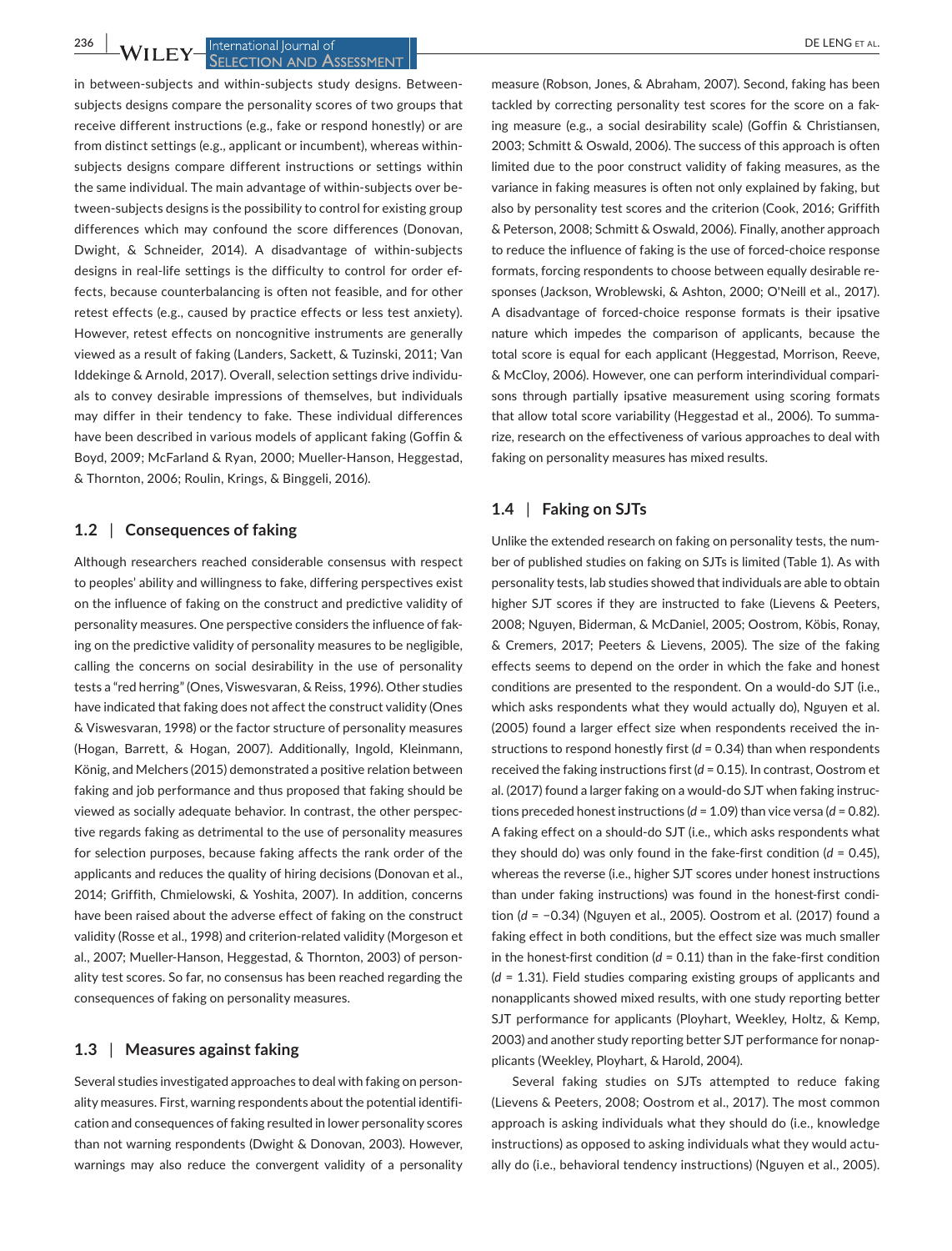| TABLE 1                                                                                  |            |              | Overview of published papers on faking on situational judgment tests (SJTs) |                 |                        |                                                                                                                                                                                                                                                                   |
|------------------------------------------------------------------------------------------|------------|--------------|-----------------------------------------------------------------------------|-----------------|------------------------|-------------------------------------------------------------------------------------------------------------------------------------------------------------------------------------------------------------------------------------------------------------------|
| Study                                                                                    | Study type | Study design | Study setting                                                               | Response format | Response instruction   | Results                                                                                                                                                                                                                                                           |
| Lievens and Peeters<br>(2008)                                                            | deT        | BS           | Edu                                                                         | Pick one        | $\widehat{\mathsf{S}}$ | on their judgment, but only for items familiar to<br>the students (elaboration condition: $d = 0.61$ vs.<br>Smaller faking effect when students elaborated<br>non-elaboration condition: $d = 1.04$ )                                                             |
| Nguyen et al. (2005)                                                                     | da         | ws           | Edu                                                                         | Pick two        | <b>WD&amp;SD</b>       | knowledge instruction (i.e., SD; no significant dif-<br>$d = 0.34$ ; fake condition first: $d = 0.15$ ) than for<br>ference between honest and fake conditions)<br>instruction (i.e., WD; honest condition first:<br>Larger faking effect for behavioral tendency |
| Oostrom et al. (2017)                                                                    | del        | SM           | Pers                                                                        | Pick two        | WD, SD & OWD           | Larger faking effect for WD instruction ( $d = 0.92$ )<br>than for the SD $(d = 0.71)$ and false consensus<br>$(i.e., OWD; d = 0.65)$ instructions                                                                                                                |
| Peeters and Lievens<br>(2005)                                                            | da         | BS           | Edu                                                                         | Pick two        | $\sum_{i=1}^{n}$       | Higher SJT scores for students in the fake condi-<br>tion than in the honest condition $(d = 0.89)$                                                                                                                                                               |
| Ployhart et al. (2003)                                                                   | Field      | BS           | Pers                                                                        | Pick two        | $\subseteq$            | applicants made the SJT as a paper-and-pencil<br>test (d = 0.88) as opposed to a web-based test<br>incumbents. Larger faking effect when the<br>Applicants scored significantly higher than<br>$(d = 0.59)$                                                       |
| Vasilopoulos et al.<br>(2000)                                                            | Field      | BS           | Pers                                                                        | Pick one        | $\sum_{i=1}^{n}$       | Low versus high IM applicants: faking effect larger<br>(low job familiarity: $d = 0.18$ ; moderate job famili-<br>for applicants scoring higher on job familiarity<br>arity: $d = 0.22$ ; high job familiarity: $d = 0.73$ )                                      |
| Weekley et al. (2004)                                                                    | Field      | BS           | Pers                                                                        | Pick two        | $\sum_{i=1}^{n}$       | Applicants scored significantly lower than incum-<br>bents $(d = 0.60)$                                                                                                                                                                                           |
| duced study: OWD = Others would do: SD = Should do: WD = Would do: WS = Within-subjects. |            |              |                                                                             |                 |                        | Note: Conference papers are not included BS = Between-subjects; d = Cohen's d (effect size); Edu = Educational Pers = Personnel; Field = Real-life study; IM = Impression management; Lab = Faking-in-                                                            |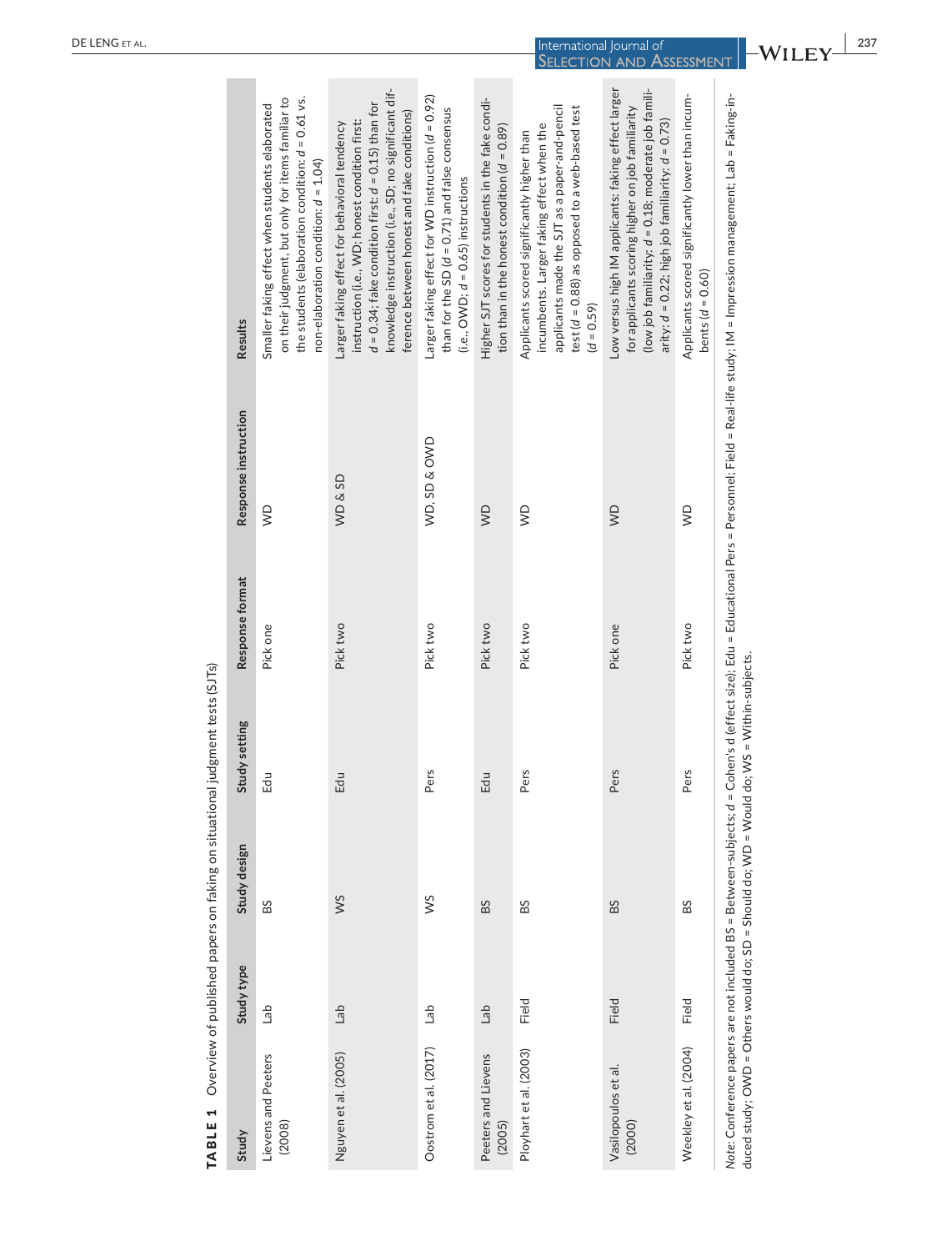#### **238 bbl bl bl cl cl cl cl cl cl cl cl cl cl cl cl cl cl cl cl cl cl cl cl cl cl cl cl cl cl cl SELECTION AND ASSESSMENT**

Knowledge instructions may reduce the influence of faking because these instructions convert the SJT to a cognitively loaded knowl‐ edge test and knowledge is difficult to fake (McDaniel et al., 2007). Although promising, knowledge instructions might not fully solve the faking issue since SJTs are not traditional knowledge tests with clear‐cut right and wrong answers. In fact, the dilemma‐like nature of SJT items causes even experts to disagree on the effectiveness of a response option. In addition, the meta‐analysis of McDaniel et al. (2007) indicated that SJTs with knowledge instructions still have noncognitive correlates, although to a lesser extent than SJTs with behavioral tendency instructions. Moreover, the differences between both types of response instructions are not replicated in high-stakes settings, like a medical school selection setting (Lievens, Sackett, & Buyse, 2009). Finally, due to the higher susceptibility to faking, behavioral tendency instructions are of limited practical value in high‐stakes medical school selection and examining faking effects on SJTs using these instructions would, therefore, have little ecological validity.

#### **1.5** | **Present study**

This study examined the fakability of an SJT in a medical school selection setting. Prior studies in the medical education domain indicated that applicants showed more response distortion on person‐ ality tests than nonapplicants (Anglim, Bozic, Little, & Lievens, 2018; Griffin & Wilson, 2012). The current study investigates whether ap‐ plicants also distort their responses to an SJT. Prior faking research on SJTs is extended in three different ways.

First, unlike the SJT studies mentioned in Table 1, this study used a within‐subjects design without different instructional sets (i.e., a field study). Although previous studies have used within‐sub‐ jects designs in the educational field to examine faking on person‐ ality measures (Griffin & Wilson, 2012; Niessen, Meijer, & Tendeiro, 2017), this is one of the first field studies using a within‐subjects design to examine faking on an SJT. As mentioned above, the disad‐ vantage of between‐subjects designs is the complexity to determine if group differences are caused by faking or by existing individual differences (e.g., in job experience), especially in field studies where random assignment to applicant and nonapplicant groups is not possible. Within‐subjects designs control for these individual differ‐ ences. Additionally, lab studies examine whether applicants *can* fake, but not whether applicants actually *do* fake in real‐life high‐stakes selection settings. The present field study investigated the actual occurrence of faking by comparing the SJT scores of the same indi‐ viduals across two naturally occurring situations (i.e., low‐stakes and high-stakes). Although the combination of a within-subjects design and a field study will extend previous faking research on SJTs, the real-life setting of the present study does not allow counterbalancing the order of the low and high‐stakes settings. Earlier exposure to an identical or comparable test may cause retest effects (Lievens, Buyse, & Sackett, 2005b). Retest effects may reflect faking, but may, for example, also encompass practice effects, due to familiarization with the test format (Hooper, Cullen, & Sackett, 2006). The present

study examined retest effects using a between-subjects analysis comparing the SJT score of first-time test takers to second-time test takers (Lievens et al., 2005b).

Second, this study investigated differences in faking between desirable and undesirable response options because prior research proposed that there might be differences in the extent to which positive traits are exaggerated and unflattering traits are de‐emphasized (Goffin & Boyd, 2009). A comparison of desirable and undesirable response options was also performed because previous research has indicated that SJT scores based on desirable items have lower construct and predictive validity than SJT scores based on unde‐ sirable items (De Leng, Stegers‐Jager, Born, & Themmen, 2018; Elliott, Stemler, Sternberg, Grigorenko, & Hoffman, 2011; Stemler, Aggarwal, & Nithyanand, 2016). Stronger validity for undesirable than desirable response options is possibly a result of larger consen‐ sus on what *not* to do than on what to do in challenging situations (Stemler et al., 2016). A survey regarding faking behaviors during job applications revealed that the proportion of respondents indi‐ cating to de-emphasize negative traits was larger than the proportion of respondents indicating to exaggerate positive characteristics (Donovan, Dwight, & Hurtz, 2003). Accordingly, we hypothesized the following:

**Hypothesis 1** *The influence of faking on SJT scores will be more pronounced for undesirable than for desirable response options.*

Third, the present study examined faking on an SJT that uses a rating format as opposed to a pick‐one or pick‐two format (e.g., most and least likely to perform). To our knowledge, no prior faking studies have been published on a rating SJT (Table 1). A rating SJT enables the investigation of faking not only by examining differences in mean scores but also in extreme responding on the rating scale. Since prior research demonstrated a positive relationship between faking and extreme responding (Van Hooft & Born, 2012), we for‐ mulated the following hypothesis.

**Hypothesis 2a** *Applicant use more extreme responding in a high‐stakes than in a low‐stakes setting.*

Whether differences in extreme responding relate to differences in the SJT score is likely to depend on the method used for scoring the SJT. Of the many SJT scoring methods that exist (De Leng et al., 2017), most use consensus judgment to determine the scoring key (McDaniel, Psotka, Legree, Yost, & Weekley, 2011) and calculate the distance on the rating scale between an individual's judgment and the consensus judgment. Prior research has demonstrated that these scoring methods may be affected by response tendencies (e.g., extreme response style), introducing a source of systematic error, which may decrease the criterion-related validity of an SJT (McDaniel et al., 2011; Weng, Yang, Lievens, & McDaniel, 2018). In the present study, we examined how faking (i.e., higher SJT score in a high‐stakes setting than in a low‐stakes setting) is influenced by three different scoring methods that are differentially affected by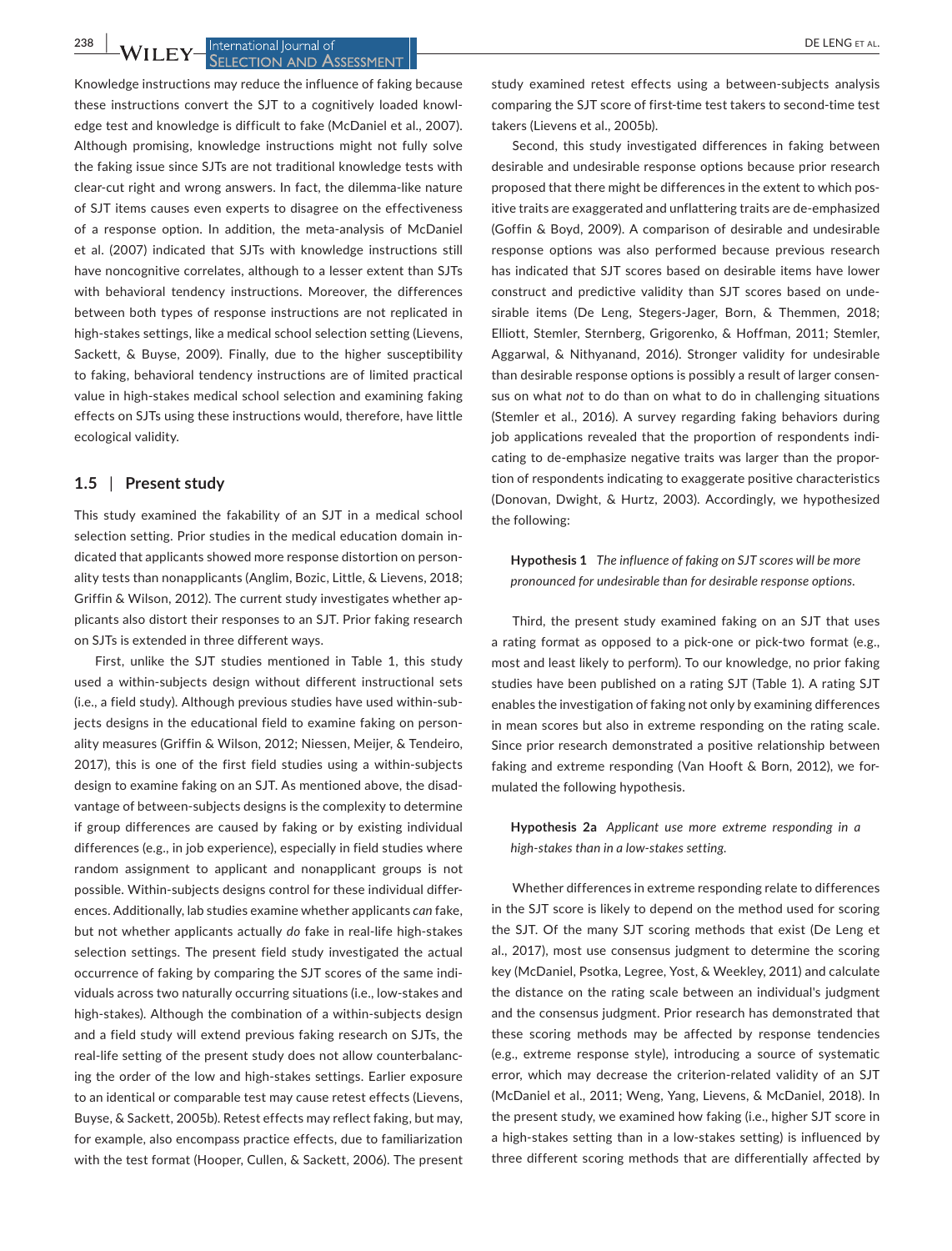response tendencies in the use of a rating scale. Based on previous findings, we formulated the following hypothesis.

**Hypothesis 2b** *More extreme responding is related to a larger score difference between low‐stakes and high‐stakes settings for a scoring method that is more strongly affected by response ten‐ dencies (henceforth: a scoring method that does not control for response tendencies).*

Finally, as an additional exploratory test, we examined whether a scoring method controlling for response tendencies had stronger construct validity than a scoring method not controlling for response tendencies (Weng et al., 2018). We expect that the systematic error introduced by response tendencies will lower the construct validity of scoring methods not controlling for response tendencies.

## **2** | **METHODS**

#### **2.1** | **Context and procedure**

This study was conducted at a Dutch medical school, where the selection was based on pre‐university GPA, extracurricular activities and three cognitive tests on mathematics, logical reasoning, and a video lecture. Three months before the selection testing day, applicants had the opportunity to participate in a selection orientation day, where they received information about the selection procedure. Participation in the selection orientation day was voluntary and free of charge. The same SJT scenarios were administered twice—on the 2017 selection orientation day (*T*1) and on the 2017 selection testing day (*T*2) (interval: three months). On both occasions, the SJT was administered for research purposes only and participation was voluntary. However, the stakes were higher on *T*2 as the SJT was administered among the admission tests for which test performance did determine the selection outcome. Because the selection context was more obviously present on *T*2, it was expected that applicants would be more motivated to fake on *T*2. Applicants were informed that their answers would not influence the selection decision, be‐ cause ethical regulations precluded misleading the applicants about the true purpose of the SJT administration. Applicants were asked to sign an informed consent form before participation. The data in this study were processed confidentially.

#### **2.2** | **Participants**

The *T*1 sample consisted of 362 applicants (73.5% females) and was on average 18.55 years old (*SD* = 2.38). The *T*2 sample consisted of 591 applicants (69.5% females) and was on average 18.96 years old (*SD* = 2.25). In total, 317 applicants were present in both samples (74.4% females). On *T*2, the average age of this overlapping group was 18.75 years (*SD* = 2.46). On *T*1, the sample that only provided data on *T*1 (*N* = 45) was comparable to the sample that provided data on *T*1 and *T*2 with respect to age (*t*(360) = 0.56, *p* > 0.05) and gender  $(\chi^2(1)$  = 1.22,  $p > 0.05$ ). On T2, the sample that provided data

 **|** DE LENG et al. **239 SELECTION AND ASSESSMENT** 

on *T*1 and *T*2 was significantly younger (*t*(589) = 2.43, *p* = 0.015,  $d = 0.20$ ) and consisted of significantly more females  $(\chi^2(1) = 7.77)$ , *p* = 0.005, *φ* = 0.11) than the sample that only provided data on *T*2 (*N* = 274). The results of this study were based on the overlapping group (*N* = 317).

#### **2.3** | **Situational judgment test**

The SJT was designed to measure integrity and was developed using a combination of critical incident interviews and two established theoretical models. The first model comprised the honesty‐humility dimension of the HEXACO personality inventory. Unlike the well‐ known *Big Five* personality dimensions, the HEXACO assumes six dimensions of personality: honesty-humility, emotionality, extraversion, agreeableness, conscientiousness, and openness to experience (Lee & Ashton, 2004). The sixth factor, honesty‐humility, is defined as "sincere, fair and unassuming versus sly, greedy and pretentious" (Ashton & Lee, 2005, p. 1324) and is positively related to integrity (Lee, Ashton, & de Vries, 2005). The desirable response options of the SJT were written based on three of the four facets of the hon‐ esty-humility dimension (i.e., sincerity, fairness, and modesty). The fourth facet, greed avoidance, was not used because this facet was considered less relevant for medical school applicants. The second model comprised the cognitive distortions measured by the How I Think questionnaire (Barriga & Gibbs, 1996). Self‐serving cogni‐ tive distortions are inaccurate thinking styles that may lead to the violation of social norms (Nas, Brugman, & Koops, 2008) and are, therefore, negatively related to integrity. The undesirable response options of the SJT were written based on the four categories of cognitive distortions (i.e., self-centeredness, blaming others, minimizing, and assuming the worst). See De Leng, Stegers‐Jager, Born and Themmen (2018) for an extensive description of the development of the integrity SJT. The construct validity of the SJT was demonstrated by the significant correlations with four external integrity‐related measures on honesty-humility, cognitive distortions, counterproductive academic behavior, and workplace deviance (De Leng et al., 2018). On *T*1, the SJT consisted of 10 scenarios, each followed by four response options (two desirable and two undesirable) that had to be judged on a six‐point rating scale (1: *very inappropriate*—6: *very appropriate*). On *T*2, the same 10 SJT scenarios were administered plus 21 additional scenarios. Two example items of the integrity SJT can be found in Supporting Information 1. Supporting Information 2 shows the intercorrelations between SJT scores and the other vari‐ ables collected during the selection procedure.

#### **2.4** | **Scoring methods**

The SJT was scored using three methods that were differently af‐ fected by response tendencies in the use of a rating scale. First, the raw consensus scoring method calculated the absolute distance on the rating scale between an applicant's judgment and the average judgment of a group of subject matter experts (SMEs). The SMEs were residents in training to become general practitioners. The size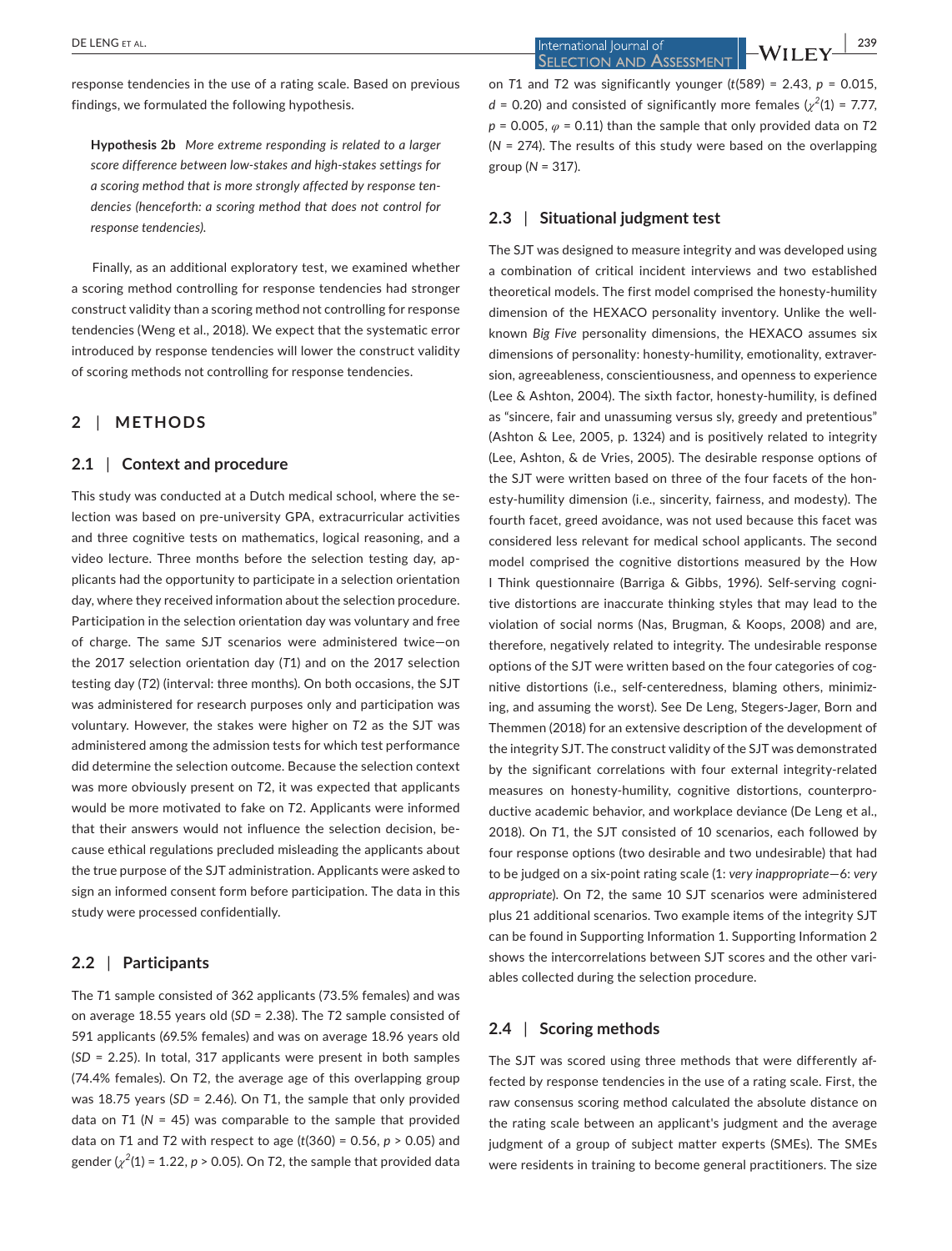#### **240 | M/H FY International Journal of All Contracts and All Contracts and DE LENG ET AL. SELECTION AND ASSESSMENT**

of the SME group ranged between 18 and 23. The characteristics of the SME sample were described in De Leng et al. (2018). Distances were summed across the response options to obtain a scale score. Scale scores based on raw consensus were reverse coded (i.e., sub‐ tracted from the maximum possible score), for higher scores to indi‐ cate better SJT performance. For raw consensus scoring methods, extreme responding generally relates to lower SJT scores because more extreme ratings result in larger deviations from the scoring key (Weng et al., 2018). Second, the standardized consensus scor‐ ing method calculated the absolute distance between the applicant's judgment and the average SMEs' judgment, but first performed a within‐person *z* standardization such that each respondent has a mean of zero and a standard deviation of one across the items (McDaniel et al., 2011). Like the raw consensus scoring method, distances were summed across the response options and the scale scores were reverse coded. Standardized consensus scoring meth‐ ods control for response tendencies and should, therefore, not be affected by extreme responding. Third, the dichotomous consensus scoring method divided the rating scale in half. Applicants received one point if their judgment was located on the same side of the rating scale as the average judgment across the SMEs (McDaniel et al., 2011). Otherwise, applicants received no points. The dichotomous consensus scoring method is not affected by response tendencies because it does not matter whether an applicant's judgment is lo‐ cated at the extremes or near the midpoint of the rating scale. The distribution of the SMEs' judgments across the rating scales of the SJT items is presented as Supporting Information 3. Internal consistency reliability estimates for all scoring methods are reported in Table 2. The SJT scores based on all response options showed sufficient to good reliability and the SJT subscores based on only the desirable or undesirable response options showed poor to suf‐ ficient reliability. Caution in the interpretation of these estimates is warranted as research indicated that internal consistency may be an unsuitable reliability estimate due to the multidimensional nature of SJTs (Whetzel & McDaniel, 2009). The multidimensional nature was verified in a principal component analysis of the SJT, which revealed an uninformative component structure.

#### **2.5** | **Personality**

The HEXACO simplified personality inventory (HEXACO‐SPI) (De Vries & Born, 2013) was administered online after the selection test‐ ing day (*T*2), but before applicants received the admission decision. The honesty‐humility dimension of the HEXACO‐SPI was used to examine the construct validity of the integrity SJT. The honesty‐ humility subscale consisted of 16 items (e.g., "I find it hard to lie") which need to be judged on a five‐point rating scale (1: *strongly dis‐ agree*—5: *strongly agree*). The internal consistency reliability of the honesty‐humility subscale was sufficient (*α* = 0.74). Participation in the online administration of the HEXACO‐SPI was voluntary and did not affect the admission decision. Respondents were informed that their answers would not affect the admission decision and signed

TABLE 2 Average raw, standardized, and dichotomous consensus SJT scores and average percentage of items judged with the extreme rating scale points on *T*1 and *T*2 based on all response options, the desirable response options and the undesirable response options

|                                    | $\alpha_{T1}$ | T1            | $\alpha_{\tau2}$ | T <sub>2</sub> |  |
|------------------------------------|---------------|---------------|------------------|----------------|--|
| Raw consensus                      |               |               |                  |                |  |
| All response<br>options            | 0.74          | 121.94 (7.14) | 0.81             | 120.22 (7.32)  |  |
| Desirable re-<br>sponse options    | 0.52          | 61.74 (3.88)  | 0.70             | 61.39 (3.73)   |  |
| Undesirable<br>response<br>options | 0.65          | 60.20 (4.19)  | 0.73             | 58.63 (4.75)   |  |
| Standardized consensus             |               |               |                  |                |  |
| All response<br>options            | 0.81          | 84.31 (4.42)  | 0.83             | 85.33 (4.11)   |  |
| Desirable re-<br>sponse options    | 0.66          | 41.71 (2.55)  | 0.67             | 42.38 (2.13)   |  |
| Undesirable<br>response<br>options | 0.75          | 42.60 (2.46)  | 0.79             | 42.95 (2.53)   |  |
| Dichotomous consensus              |               |               |                  |                |  |
| All response<br>options            | 0.72          | 36.38 (2.98)  | 0.83             | 37.21 (2.93)   |  |
| Desirable re-<br>sponse options    | 0.42          | 17.62 (1.60)  | 0.66             | 18.37 (1.35)   |  |
| Undesirable<br>response<br>options | 0.72          | 18.76 (1.88)  | 0.81             | 18.84 (2.07)   |  |
| % Extreme responding               |               |               |                  |                |  |
| All response<br>options            |               | 52.50 (21.17) |                  | 61.41 (25.26)  |  |
| Desirable re-<br>sponse options    |               | 55.32 (21.53) |                  | 65.78 (25.12)  |  |
| Undesirable<br>response<br>options |               | 49.78 (25.41) |                  | 57.12 (29.52)  |  |

*Note*: *T*1 = selection orientation day (low motivation‐to‐fake context),  $T2$  = selection testing day (high motivation-to-fake context),  $\alpha_{T1}$  = alpha coefficients on T1, *αT*<sup>2</sup> = alpha coefficients on *T*2. Standard deviations between brackets. Bold numbers indicate significant *T*1–*T*2 difference.

informed consent before participation. Among the applicants who provided SJT data on *T*1 and *T*2 (*N* = 317), 171 responded to the personality questionnaire. The responders were comparable to the nonresponders with regard to gender  $(X^2(1) = 0.36, p = 0.551)$  and age (*t*(315) = −0.51, *p* = 0.610). Responders had a significantly higher pu‐GPA than nonresponders (*t*(239) = −2.08, *p* = 0.039, *d* = 0.27). Additionally, responders obtained a significantly higher standardized consensus score on *T*2 than nonresponders for all response options (*t*(315) = −3.21, *p* = 0.002, *d* = 0.37), for desirable response options (*t*(315) = −2.79, *p* = 0.006, *d* = 0.31) and for undesirable response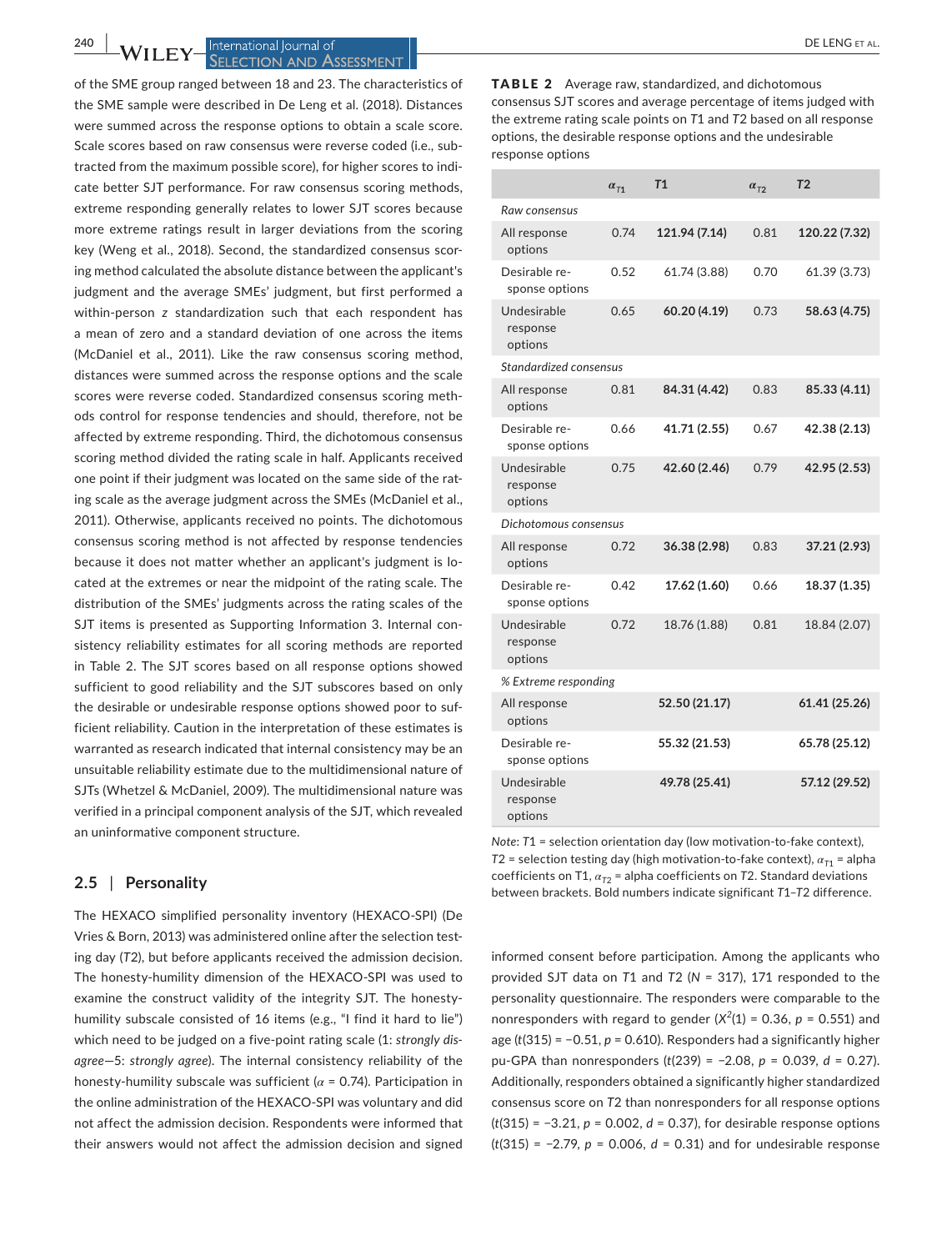options (*t*(315) = −2.87, *p* = 0.004, *d* = 0.32). Responders also ob‐ tained a significantly higher dichotomous consensus score on *T*2 than nonresponders for all response options (*t*(315) = −2.49, *p* = 0.016, *d* = 0.28) and undesirable response options only (*t*(315) = −2.64, *p* = 0.010, *d* = 0.29), indicating that SJT score had a positive but weak association with the voluntary participation in the online administration of a personality inventory. Responders and nonresponders did not significantly differ in the raw SJT scores, the standardized and dichotomous SJT scores on *T*1 and the dichotomous SJT score based on the desirable response options on *T*2.

## **3** | **RESULTS**

#### **3.1** | **Mean differences**

The mean raw consensus SJT score was significantly lower (worse) on *T2* than *T1* (Table 2), *t*(316) = 3.82, *p* < 0.001,  $d_{PM}$  = 0.23 (small effect). The effect size for repeated measures ( $d_{DM}$ ) was calculated using the method described by Morris and DeShon (2002). A compa‐ rable raw consensus SJT score was found for desirable response op‐ tions ( $t(316) = 1.41$ ,  $p = 0.161$ ,  $d_{RM} = 0.11$ ). For undesirable response options, respondents obtained a significantly lower score on *T*2 than *T*1,  $t(316) = 4.88$ ,  $p < 0.001$ ,  $d_{RM} = 0.28$  (small effect). On the contrary, the mean standardized consensus SJT score was significantly higher (better) on *T*2 than *T*1 for all response options (*t*(316) = −4.45,  $p$  < 0.001,  $d_{PM}$  = −0.25, small effect), for desirable response options (*t*(316) = −4.72, *p* < 0.001,  $d_{RM}$  = −0.27, small effect), and for undesirable response options (*t*(316) = −2.59, *p* = 0.010,  $d_{RM}$  = −0.15). The *T*1–*T*2 difference in the dichotomous consensus SJT score was also significant, *t*(316) = −5.01, *p* < 0.001,  $d_{RM}$  = −0.28 (small effect) with a higher (better) SJT score on *T*2 than on *T*1. In addition, a signifi‐ cantly higher score on *T*2 than *T*1 was found for desirable response options (*t*(316) = −8.25, *p* < 0.001,  $d_{PM}$  = −0.46, medium effect), but not for undesirable response options (*t*(316) = −0.73, *p* = 0.469, *d<sub>RM</sub>* = −0.04). Thus, a faking effect (i.e., higher score in a high-stakes than in a low‐stakes setting) was detected for the standardized and dichotomous consensus scoring method, but not for the raw consen‐ sus scoring method. In contrast to Hypothesis 1, the faking effect on the standardized and dichotomous SJT scores was larger for desir‐ able response options than undesirable response options.

#### **3.2** | **Extreme responding**

Extreme responding was measured by the percentage of extreme rating scale points (i.e., 1 or 6) from the total number of rating scale points. In line with Hypothesis 2a, the use of extreme rating scale points was significantly higher on *T*2 than T1, *t*(316) = −7.36, *p* < 0.001, *d<sub>PM</sub>* = −0.46 (medium effect; Table 2). A significantly higher percentage of extreme ratings was found for both desirable (*t*(316) = −8.10,  $p$  < 0.001,  $d_{PM}$  = −0.50, medium effect) and undesirable response options (*t*(316) = −5.24, *p* < 0.001,  $d_{RM}$  = −0.32, small effect).

For each item, we calculated the distance between an individ‐ ual's position on the rating scale and the outer rating scale point

 **DE LENG** ET AL. **241**<br>**1 CELENG** ET AL. **241**<br>**241 SELECTION AND ASSESSMENT** 

to compare the opportunity to fake for desirable and undesirable response options (Pelt, Van der Linden, & Born, 2017). For desir‐ able items, the distance was calculated from the rating scale point representing "very appropriate" (6). For undesirable items, the dis‐ tance was calculated from the rating scale point representing "very inappropriate" (1). The opportunity to fake for desirable (*M* = 16.72, *SD* = 9.32) and undesirable response options (*M* = 16.85, *SD* = 10.72) was comparable (*t*(316) = −0.25, *p* = 0.804,  $d_{PM}$  = 0.02). So, the difference between desirable and undesirable response options in extreme responding was not explained by a difference in the opportunity to fake.

# **3.3** | **Association between mean differences and extreme responding**

The association between the mean score differences and extreme responding was examined by correlating the *T*1–*T*2 difference in the percentage of extreme rating scale points (ERS difference) to the *T*1–*T*2 difference in SJT scores (Table 3). The raw consensus SJT score difference was significantly and negatively correlated to the ERS difference, indicating that an increase in extreme respond‐ ing was associated with a decrease in the SJT score. Significant negative correlations between the ERS difference and the raw consensus score difference were also found for the desirable and undesirable response options. Conversely, the standardized and dichotomous consensus SJT score differences were significantly and positively correlated to the ERS difference, indicating that an increase in extreme responding was associated with an increase in the SJT score. The absolute correlation between the ERS differ‐ ence and the score difference based on undesirable response options was significantly larger for the raw than for the dichotomous

TABLE 3 Correlation between the *T*1–*T*2 difference in extreme responding and the *T*1–*T*2 difference in SJT scores for three scoring methods and for all, desirable and undesirable response options

|                              | Difference % extreme<br>responding T1-T2 |
|------------------------------|------------------------------------------|
| Raw consensus                |                                          |
| All response options         | $-0.47$                                  |
| Desirable response options   | $-0.37$                                  |
| Undesirable response options | $-0.43$                                  |
| Standardized consensus       |                                          |
| All response options         | 0.45                                     |
| Desirable response options   | 0.37                                     |
| Undesirable response options | 0.37                                     |
| Dichotomous consensus        |                                          |
| All response options         | 0.38                                     |
| Desirable response options   | 0.32                                     |
| Undesirable response options | 0.30                                     |

*Note*: T1 = selection orientation day (low motivation-to-fake context), *T*2 = selection testing day (high motivation‐to‐fake context). Bold coef‐ ficients indicate a significant correlation ( $p < 0.001$ , two-tailed).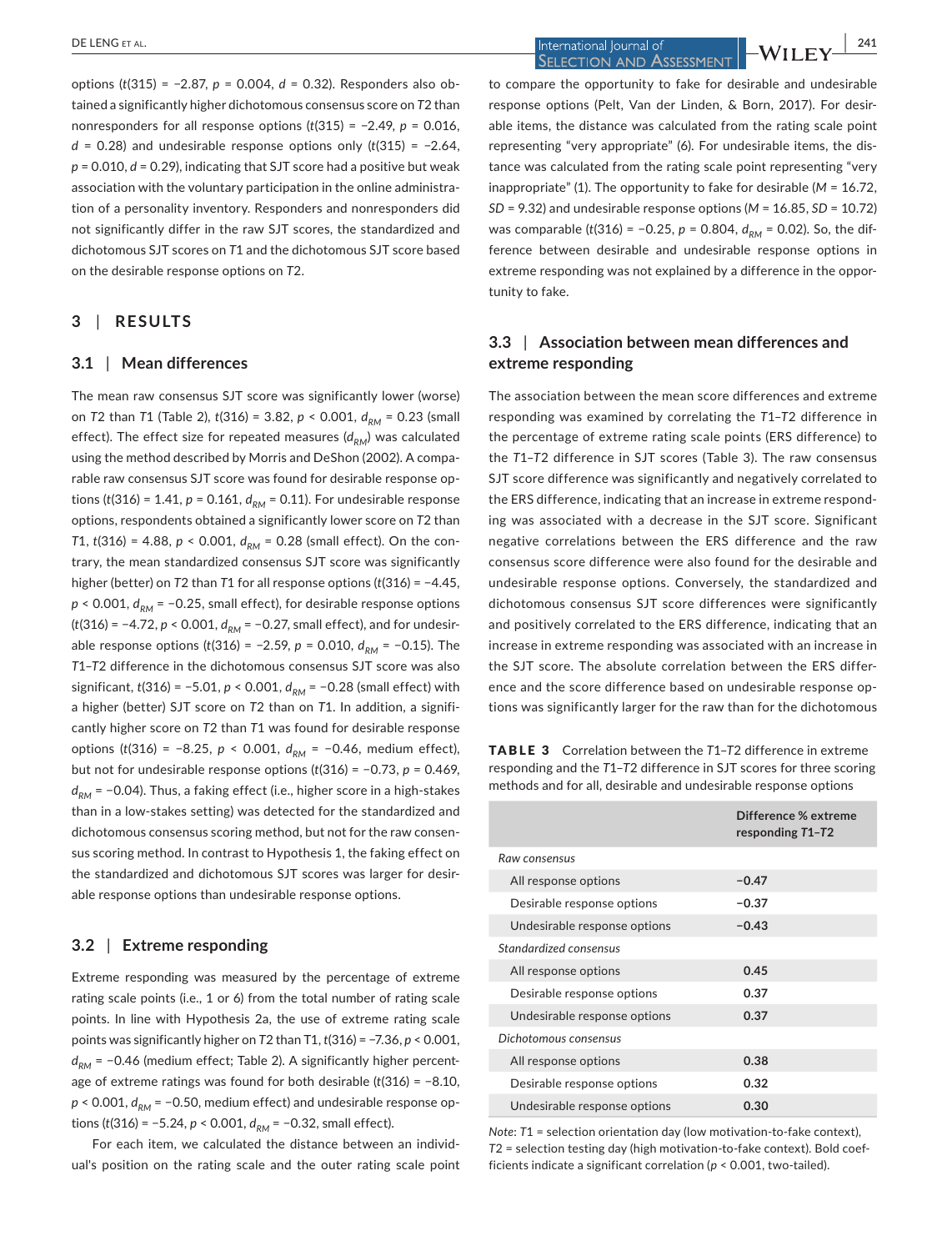**SELECTION AND ASSESSMENT** 

consensus scoring method, *t*(316) = −2.50, *p* = 0.013. Williams' test was used to test the difference between two dependent correlation coefficients (Steiger, 1980). No significant difference between raw and dichotomous consensus in the absolute corre‐ lation between the ERS difference and the score difference was found for the score based on all response options (*t*(316) = 1.72, *p* = 0.087) or on desirable response options (*t*(316) = 0.89, *p* = 0.370). Additionally, the correlation between the ERS differ‐ ence and the standardized consensus score difference was signifi‐ cantly stronger than the correlation between the ERS difference and the dichotomous consensus score difference for all response options (*t*(316) = 2.42, *p* = 0.016) and undesirable response options  $(t(316) = 2.03, p = 0.043)$ , but not for desirable response options  $(t(316) = 1.42, p = 0.160)$ . In addition, the correlation between the ERS difference and the raw consensus score difference was not significantly different from the correlation between the ERS dif‐ ference and the standardized consensus score difference for all response options  $(t(316) = 0.37, p = 0.710)$ , desirable response options  $(t(316) = -0.15, p = 0.880)$ , and undesirable response options (*t*(316) = 1.10, *p* = 0.270). Thus, more extreme responding on *T*2 than *T*1 related to lower SJT scores when using the raw consen‐ sus scoring method and related to higher SJT scores when using the standardized and dichotomous consensus scoring method. In other words, a faking effect was only detected when using a scor‐ ing method that controls for response tendencies. A stronger in‐ fluence of extreme responding on the *T*1–*T*2 score difference for the raw consensus scoring method was solely found in comparison with the dichotomous consensus scoring method for the undesirable response options, only partially confirming Hypothesis 2b.

#### **3.4** | **Construct validity**

As expected, the correlation of the raw consensus SJT scores with honesty‐humility was smaller than the correlation of the standard‐ ized and dichotomous SJT scores with honesty-humility (Table 4). However, the standardized consensus score based on all response options had a significant and positive correlation to honesty‐humil‐ ity on *T*1 (*r* = 0.17, *p* = 0.029) and *T*2 (*r* = 0.24, *p* = 0.001). For the

dichotomous consensus scoring method, the overall SJT score was also significantly and positively correlated to honesty‐humility, but only on *T*2 (*r* = 0.25, *p* = 0.001). The SJT score based on undesirable response options correlated significantly and positively to honesty‐ humility on both *T*1 and *T*2 for the standardized consensus scoring method (*r <sup>T</sup>*<sup>1</sup> = 0.22, *pT*<sup>1</sup> = 0.004 and *r <sup>T</sup>*<sup>2</sup> = 0.30, *pT*<sup>2</sup> < 0.001) and for the dichotomous consensus scoring method ( $r_{T1}$  = 0.17,  $p_{T1}$  = 0.023 and  $r_{T2}$  = 0.33,  $p_{T2}$  < 0.001). For the standardized and dichotomous consensus score based on desirable response options, no significant correlations to honesty‐humility were found on *T*1 or *T*2. Stronger construct validity for undesirable than desirable response options was in line with our expectations based on the previous research (De Leng et al., 2018; Elliott et al., 2011; Stemler et al., 2016).

#### **3.5** | **Retest effects**

Finally, retest effects were investigated as an alternative or comple‐ mentary explanation for the *T*1–*T*2 differences because the real‐life setting of the present field study prevented counterbalancing the order of the low and high‐stakes settings. Possible retest effects were examined by comparing the *T*2 SJT score for repeat test takers (i.e., applicants who also participated on *T*1) and novel test takers (i.e., ap‐ plicants who did not participate on *T*1) (cf. Lievens et al., 2005b). For the raw consensus scoring method, repeat test takers did not significantly differ from novel test takers in the SJT score on *T*2 (Table 5). For the standardized consensus scoring method, a significant differ‐ ence was found for the overall SJT score (*t*(589) = −3.28, *p* = 0.001, *d* = 0.27, small effect), desirable response options (*t*(589) = −2.98, *p* = 0.003, *d* = 0.24, small effect), and undesirable response options (*t*(589) = −2.93, *p* = 0.004, *d* = 0.24, small effect), all in favor of repeat test takers. In addition, a significant difference favoring repeat test takers was found for the dichotomous consensus score based on all re‐ sponse options (*t*(589) = −3.23, *p* = 0.001, *d* = 0.27, small effect), desir‐ able response options (*t*(589) = −2.87, *p* = 0.004, *d* = 0.24, small effect), and undesirable response options (*t*(589) = −2.73, *p* = 0.007, *d* = 0.23, small effect). Finally, repeat test takers used significantly more extreme rating scale points on *T*2 than novel test takers, *t*(589) = −2.44, *p* = 0.015, *d* = −0.20 (small effect). Prior exposure to an SJT resulted in

|                |                              | Scoring method |                           |                                 |
|----------------|------------------------------|----------------|---------------------------|---------------------------------|
|                |                              | Raw consensus  | Standardized<br>consensus | <b>Dichotomous</b><br>consensus |
| T1             | All response options         | $-0.01$        | 0.17                      | 0.13                            |
|                | Desirable response options   | 0.01           | 0.07                      | 0.04                            |
|                | Undesirable response options | $-0.03$        | 0.22                      | 0.17                            |
| T <sub>2</sub> | All response options         | $-0.12$        | 0.24                      | 0.25                            |
|                | Desirable response options   | $-0.14$        | 0.08                      | 0.01                            |
|                | Undesirable response options | $-0.08$        | 0.30                      | 0.33                            |

*Note*: T1 = selection orientation day (low motivation-to-fake context), T2 = selection testing day (high motivation‐to‐fake context). Bold coefficients indicate a significant correlation, two‐tailed, *p* < 0.05.

TABLE 4 Correlation to honestyhumility for three scoring methods and for all, desirable and undesirable response options on *T*1 and *T*2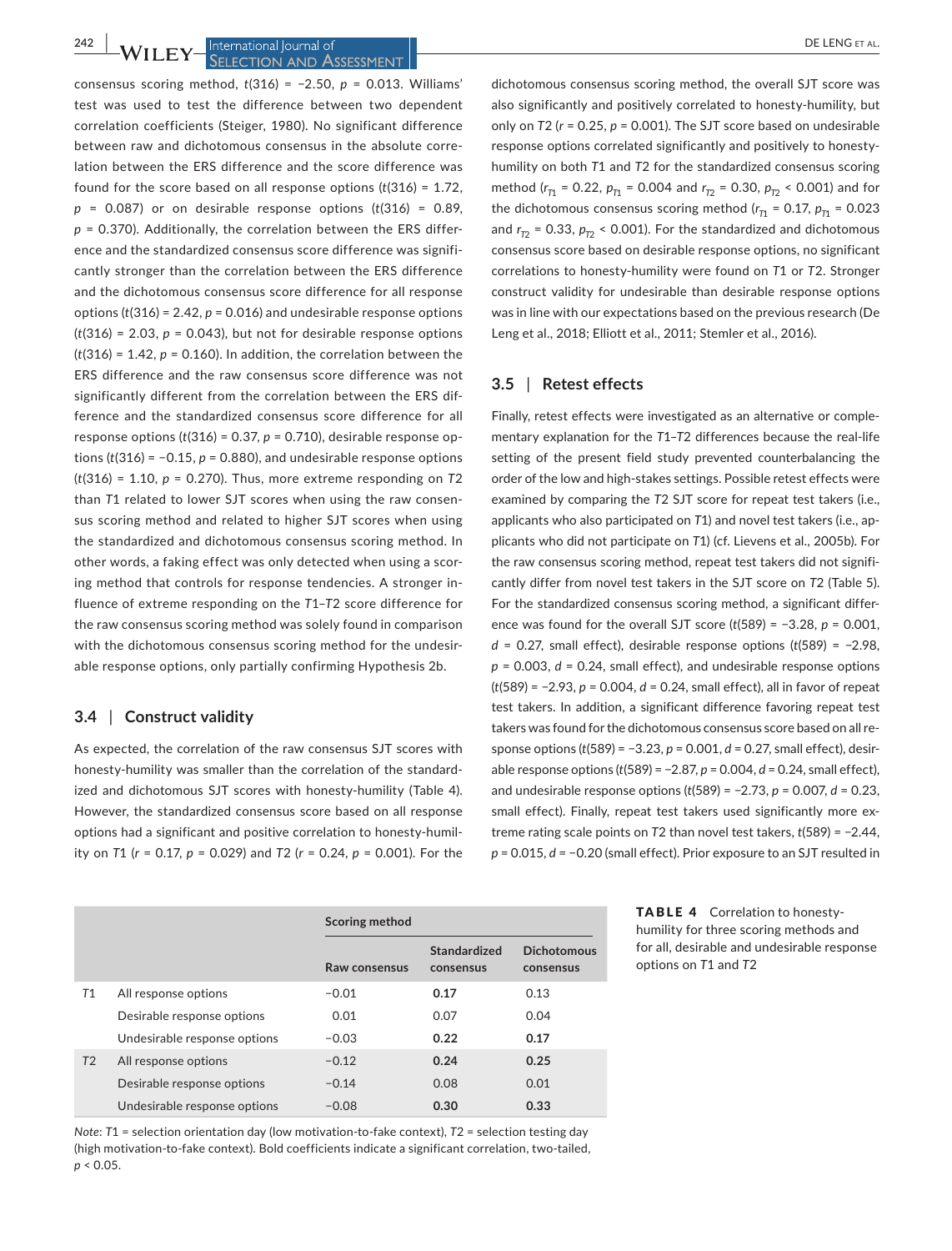**DE LENG** ET AL. **243**<br>**1** DE LENG ET AL. **243**<br>**243**<br>**243**<br>**243**<br>**243 SELECTION AND ASSESSMENT** 

no retest effects when using the raw consensus score and in small re‐ test effects when using the standardized and dichotomous consensus score. Thus, retest effects—faking or practice—were only detected for scoring methods that controlled for response tendencies.

The SPSS syntax for the above analyses can be found in Supporting Information 4.

# **4** | **DISCUSSION**

The present study describes a within‐subjects investigation of faking on an SJT in a real‐life setting. Additionally, in contrast to previous research, this study examined faking on an SJT that uses a rating re‐ sponse format, enabling the examination of faking through extreme responding. Applicants used more extreme rating scale points on the high-stakes selection testing day than on the low-stakes selection orientation day, indicating that applicants responded differently to the SJT during the second administration. More extreme respond‐ ing relates to a T1–T2 increase in the SJT score (i.e., a faking effect) for the scoring methods that controlled for response tendencies (i.e., standardized and dichotomous consensus). Conversely, for the raw consensus scoring method, more extreme responding relates to a lower SJT score. These results suggest that statements about the existence of a faking effect on a rating SJT depend on the method

TABLE 5 Average SJT scores and extreme responding on *T*2 for repeat test takers (participation on *T*1) and novel test takers (no participation on *T*1)

|                                   | <b>Repeat test takers</b><br>$(N = 317)$ | Novel test takers<br>$(N = 274)$ |  |  |
|-----------------------------------|------------------------------------------|----------------------------------|--|--|
| Raw consensus score on T2         |                                          |                                  |  |  |
| All response options              | 120.22 (7.32)                            | 119.83 (8.54)                    |  |  |
| Desirable response<br>options     | 61.39 (3.73)                             | 61.06 (4.84)                     |  |  |
| Undesirable response<br>options   | 58.83 (4.63)                             | 58.77 (4.90)                     |  |  |
| Standardized consensus on T2      |                                          |                                  |  |  |
| All response options              | 85.33 (4.11)                             | 84.03 (5.50)                     |  |  |
| Desirable response<br>options     | 42.38 (2.13)                             | 41.76 (2.90)                     |  |  |
| Undesirable response<br>options   | 42.95 (2.53)                             | 42.27 (3.12)                     |  |  |
| Dichotomous consensus score on T2 |                                          |                                  |  |  |
| All response options              | 37.21 (2.93)                             | 36.29 (3.85)                     |  |  |
| Desirable response<br>options     | 18.37 (1.35)                             | 17.98 (1.88)                     |  |  |
| Undesirable response<br>options   | 18.84 (2.07)                             | 18.31 (2.57)                     |  |  |
| Extreme responding (%)            | 61.5(25.3)                               | 56.3 (25.7)                      |  |  |

*Note*: *T*1 = selection orientation day (low motivation‐to‐fake context), *T*2 = selection testing day (high motivation‐to‐fake context). Standard deviations between brackets. Bold numbers indicate a significant difference.

used for scoring the SJT. The nonsignificant correlation with hon‐ esty-humility for the raw consensus scoring method may indicate that systematic error caused by response tendencies interferes with the construct validity of a traditionally scored SJT. In addition, our findings indicate that a raw consensus scoring method may obscure the presence of a faking effect. Finally, the faking effect seemed stronger for desirable response options than for undesirable re‐ sponse options.

## **4.1** | **Faking**

Because the standardized and dichotomous SJT scores were not af‐ fected by systematic error due to response tendencies, we will focus on these SJT scores in the discussion below. The higher SJT scores on T2 than T1 seems to demonstrate a small faking effect for the standardized (*d* = −0.25) and dichotomous (*d* = −0.28) scoring meth‐ ods, indicating that on the same SJT, the same applicants obtained a higher score in a high-stakes setting than in a low-stakes setting. The effect size is smaller than most effect sizes reported in Table 1. Unfortunately, a direct comparison with these published effect sizes is problematic because none of the previous SJT faking studies used a within‐subjects design in the field (i.e., not using different instruc‐ tional sets). Consequently, dissimilar effect sizes are likely caused by differences in study design and study type. Between‐subjects de‐ signs may produce larger faking effects than within‐subjects designs if the compared groups also differ on other variables, for example, job experience (Ployhart et al., 2003; Vasilopoulos, Reilly, & Leaman, 2000). Additionally, lab studies may generate larger effect sizes than field studies, because different instructional sets involve a stronger intervention (Birkeland et al., 2006). Another possible explanation for the smaller faking effect found in this study is that the integrity SJT used knowledge response instructions, whereas most previous SJT faking studies used behavioral tendency instructions. Two SJT faking studies that compared both response instructions (Nguyen et al., 2005; Oostrom et al., 2017) demonstrated that the faking effect is smaller for knowledge than for behavioral tendency instructions. McDaniel et al. (2007) describe SJTs with knowledge instructions as maximal performance tests and SJTs with behavioral tendency instructions as typical performance tests and argue that self-reports of typical behavior are more susceptible to faking than self‐report predictors of knowledge. Our findings seem to support the lower susceptibility to faking of SJTs with knowledge instructions, but also indicate that knowledge instructions do not completely cancel out the faking effect, presumably because SJTs are not pure knowledge tests due to their noncognitive content.

#### **4.2** | **Desirable and undesirable response options**

The *T*1–*T*2 increase in the SJT score based on desirable response options was significant for the standardized (*d* = −0.27) and dichoto‐ mous (*d* = −0.46) scoring method. For undesirable response options, only the *T*1–*T*2 increase in the standardized SJT score was signifi‐ cant (*d* = −0.15), albeit considerably smaller than the *T*1–*T*2 increase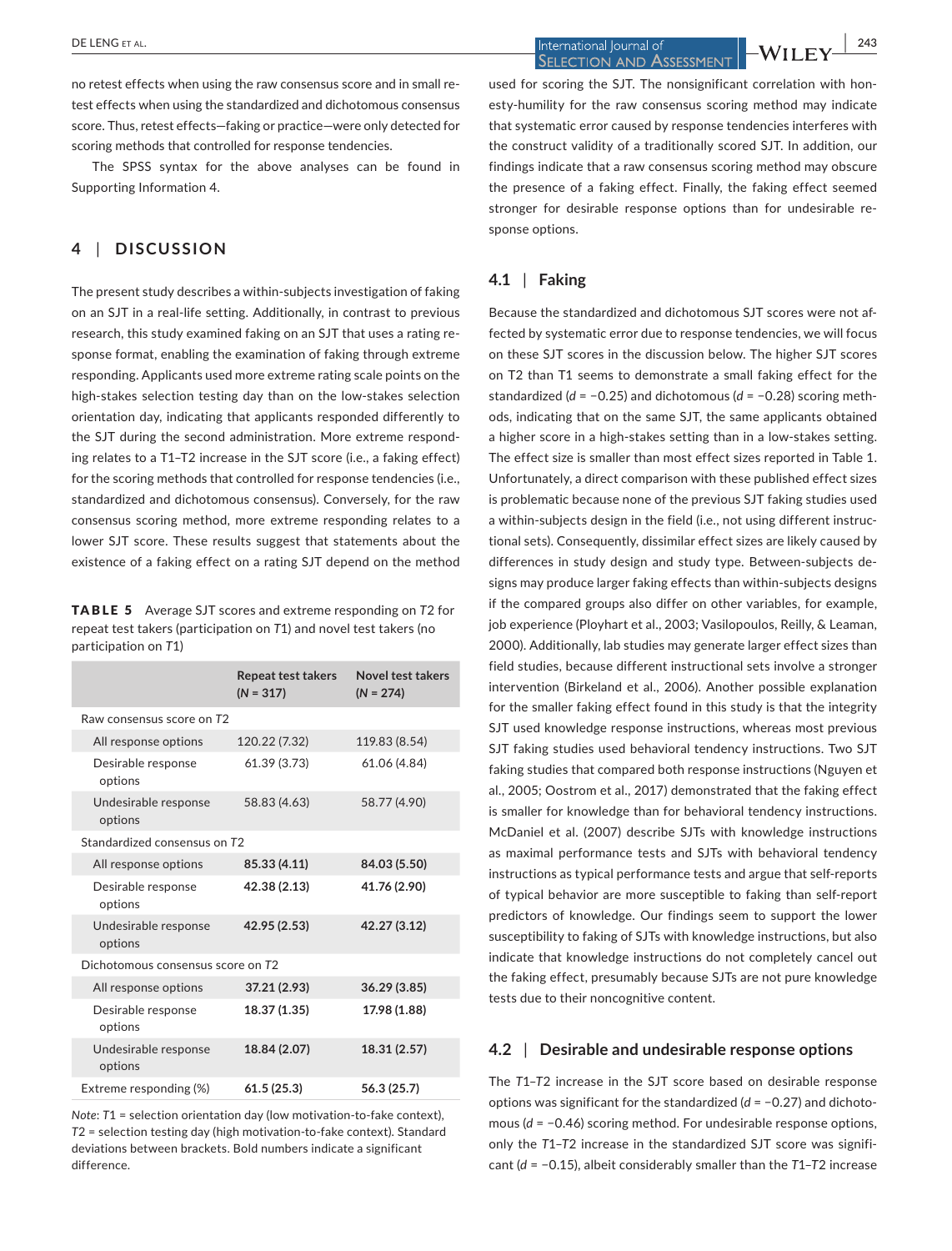# **SELECTION AND ASSESSMENT**

for desirable response options. Additionally, the *T*1–*T*2 increase in extreme responding was larger for desirable (*d* = −0.50) than unde‐ sirable items (*d* = −0.32). A possible explanation for these findings is that it might be harder to fake on items that require the identification of what *not* to do than the identification of what to do, possibly because the undesirable items have greater cognitive loading than the desirable items. Prior research indicated that there appears to be more consensus on what *not* to do than on what to do in a chal‐ lenging situation (Stemler et al., 2016). SJTs consisting of undesir‐ able items that are unambiguously ineffective could be viewed as measures of maximum performance, whereas SJTs consisting of de‐ sirable items—for which the appropriateness is more dependent on personal style and preference—could be viewed as measures of typi‐ cal behavior. Measures of typical behavior are assumed to be more prone to faking than measures of maximum performance (McDaniel et al., 2007). Future research is necessary to replicate our findings and to investigate the reasons of why faking might be more difficult on undesirable items.

A stronger faking effect for desirable response options was not in line with our expectations based on the survey of Donovan et al. (2003). A possible explanation for this inconsistent finding is that what respondents say they do (e.g., moderately exaggerating positive traits) is not what they actually do when they are in a high‐stakes situation. In other words, it is probable that respondents fake—con‐ sciously or unconsciously—on a survey regarding faking behaviors. Social desirable responding consists of intentional faking and uncon‐ scious self‐deception (Paulhus & John, 1998). Desirable items are potentially more affected by self-deception than undesirable items. An interesting avenue for future research is to unravel the influence of faking and self‐deception on de‐emphasizing negative traits and exaggerating positive traits. Additionally, an explanation for the stronger faking effects for desirable than undesirable response op‐ tions might be found in the self‐discrepancy theory (Higgins, Roney, Crowe, & Hymes, 1994). The self‐discrepancy theory describes that discrepancies between one's perceived actual self and one's desired self result in negative feelings (Higgins, Shah, & Friedman, 1997). The desired self may be characterized by aspirations and wishes (i.e., the ideal self) or by obligations and responsibilities (i.e., the ought self). Individuals who are predominated by the ideal self are more oriented toward approaching a desired end state, whereas individuals who are predominated by the ought self are more oriented toward avoiding an undesired end state (Higgins et al., 1994). Applicants' responses to the SJT might have been more strongly affected by the ideal self than the ought self, possibly caused by characteristics of the selec‐ tion context leading to self‐enhancement. To our knowledge, no pre‐ vious faking studies have referred to the self‐discrepancy theory, so more research is necessary to elucidate the influence of ideal and ought selves on faking positive and negative traits.

#### **4.3** | **Scoring methods**

A rating SJT allowed us to examine faking through extreme respond‐ ing. Extreme responding is unaffected by the scoring method of the

SJT, which is useful because our findings indicate that conclusions about faking heavily depend on how an SJT is scored. Extreme re‐ sponding occurred more often in a high‐stakes than in a low‐stakes setting, which is in line with previous faking research on personality measures (Levashina, Weekley, Roulin, & Hauck, 2014; Van Hooft & Born, 2012). For a traditional raw consensus scoring method, ex‐ treme responding is related to lower scores, because it creates more distance from the consensus judgment, which is often located near the midpoint of the rating scale (Weng et al., 2018). Consequently, one coaching strategy to improve the score on a rating SJT instructs respondents to avoid the extreme responses on the rating scale (Cullen, Sackett, & Lievens, 2006). Additionally, our results indicate that a raw consensus SJT score may have weaker construct valid‐ ity than a standardized or dichotomous SJT score, which is in line with previous research demonstrating lower criterion-related validity for scoring methods that do not control for response tendencies (McDaniel et al., 2011; Weng et al., 2018). Response tendencies in‐ troduce systematic error in a rating SJT score, which may result in lower construct and criterion-related validity coefficients. In addition, findings indicate that systematic error caused by response ten‐ dencies may lead to inaccurate conclusions about faking on an SJT.

Hypothesis 2b that scoring methods that do not control for response tendencies are more strongly affected by a change in extreme responding than scoring methods that do control for re‐ sponse tendencies is only confirmed for the dichotomous SJT score based on undesirable response options. Apparently, controlling for response tendencies within one test administration does not reduce the influence of a change in response tendencies across test admin‐ istrations. Additionally, an explanation for the significant influence of extreme responding on the dichotomous SJT score might be that, for 11 out of 40 response options, the consensus judgment was located near the midpoint of the rating scale (i.e., between 2.5 and 4.5 on a 6‐point rating scale). For these ambiguous midrange items, an applicant might be close to but on the "incorrect" side of the rating scale, yielding no points. More extreme responding in the high‐ stakes setting would shift the applicant's judgment to the "correct" half of the rating scale, producing a higher SJT score. Weng et al. (2018) showed that the dichotomous consensus scoring method is more appropriate for non‐midrange items, supporting this potential explanation.

A last notable finding was that—for the standardized and di‐ chotomous SJT score—the construct validity was stronger on *T*2 than *T*1, possibly because applicants are familiarized with the SJT format on *T*2 which reduces construct‐irrelevant variance due to unfamiliarity with the test format (Lievens et al., 2005b). SJTs are relatively new in admission procedures to higher education and use a test format that is quite different from test formats used by traditional admission tests. Medical school admission committees should consider acquainting applicants with the SJT format before administering it for admission purposes. Another possible expla‐ nation for the stronger correlation with honesty‐humility on *T*2 than *T*1 is that applicants have faked on the personality measure, which was administered after the selection testing day, but before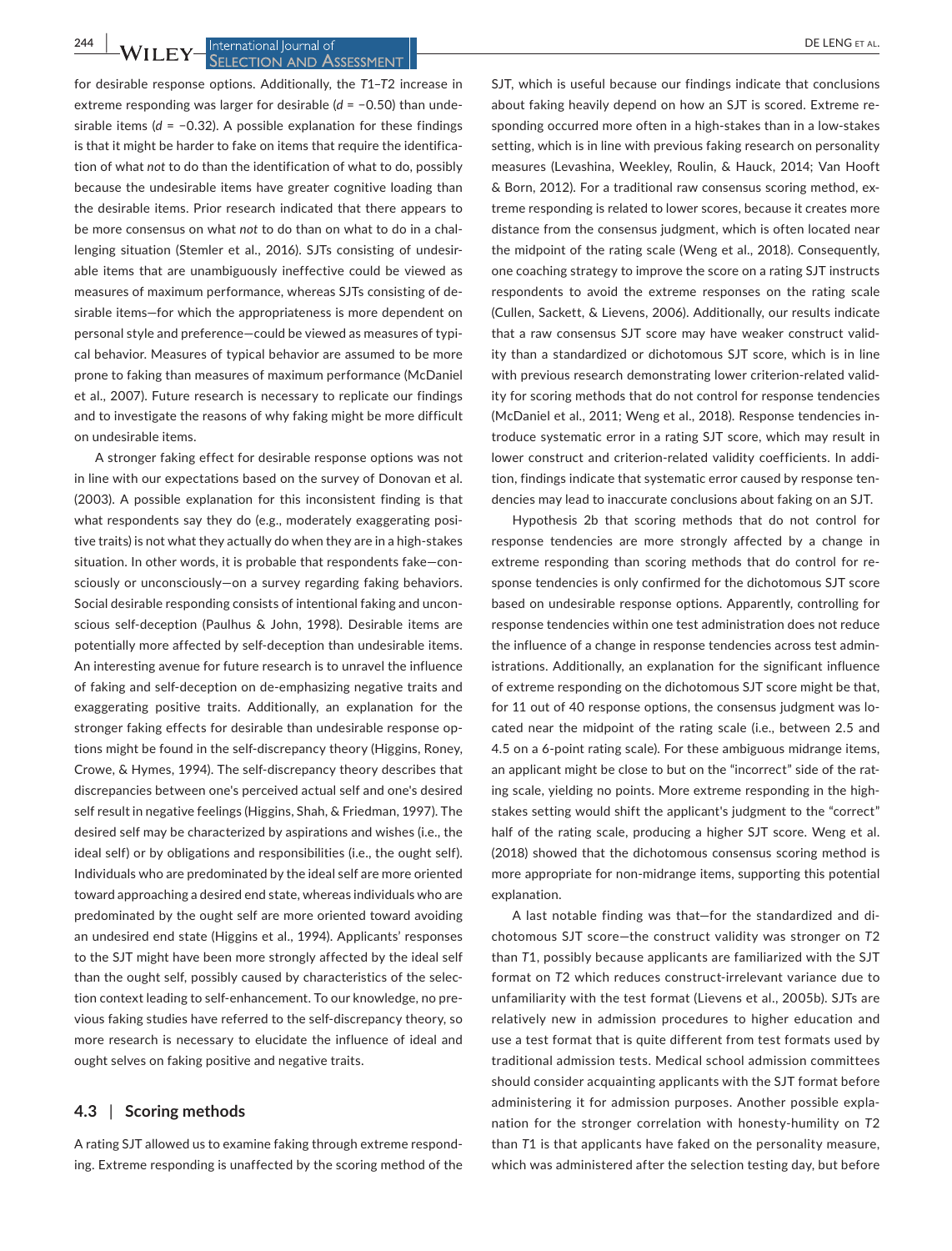applicants received the admission decision. Applicants might have been motivated to fake on the personality measure, because ad‐ mission was not yet certain. The stronger construct validity on *T*2 might, therefore, also be a result of overlapping variance caused by faking in both scores (i.e., SJT score on *T*2 and honesty‐humility score). Finally, the larger correlation with honesty‐humility on *T*2 might be caused by the stronger common frame of reference pro‐ duced by the high‐stakes selection context (Ones & Viswesvaran, 1998). Even though the stakes were lower on *T*1 than *T*2, some ap‐ plicants might still have felt a tendency to fake. In contrast, a high‐ stakes setting may present a stronger frame of reference that is shared by all applicants. Ones and Viswesvaran (1998) emphasize the importance of standardizing the test administration to gener‐ ate a common frame of reference and to enhance the reliability. This explanation is supported by higher estimates of internal con‐ sistency reliability for the SJT score on *T*2 than *T*1. More research is necessary to examine which of these processes give rise to the stronger construct validity on *T*2 than *T*1.

Overall, each scoring method has pros (e.g., raw consensus scores have more variance and dichotomous consensus scores have stronger construct validity) and cons (e.g., raw consensus scores rely on suboptimal difference scores and dichotomous consensus scores may neglect relevant variance), that must be taken into account when using SJTs in selection settings (see De Leng et al. (2017) for an overview).

#### **4.4** | **Faking versus retest effect**

Due to the real‐life setting of this study, the order of the selection orientation day and selection testing day could not be counterbal‐ anced. We examined the possibility of a retest effect as an alter‐ native explanation by comparing the SJT scores of first-time and second-time test takers (cf. Lievens et al., 2005b). The significantly higher score for second-time test takers (*d* = 0.27) provides evidence for a small retest effect when using the standardized or dichoto‐ mous consensus scoring method, which corresponds to previous research on retest effects on SJTs (Dunlop, Morrison, & Cordery, 2011; Lievens et al., 2005b). Retest effects could represent faking, but could also represent a practice effect or actual improvement in the relevant construct (Hooper et al., 2006). The stronger construct validity on *T*2 than on *T*1 provides some support for a practice effect caused by familiarization with the SJT format. However, studies on retest effects involve multiple similar test administrations, whereas in the present study, the SJT is deliberately administered across two dissimilar test conditions. It is probable that the *T*1–*T*2 increase in the standardized and dichotomous SJT score is partially caused by both a faking and a practice effect. Future research is necessary to unravel the influence of faking and practice on score changes across low- and high-stakes conditions, for example, by ensuring that applicants are already familiar with the SJT format. Another possible method for disentangling the sources of the *T*1–*T*2 score change in‐ volves administering the SJT twice under the same conditions to es‐ tablish a baseline for the retest effect (Ellingson, Sackett, & Connelly,

 **DE LENG ET AL. 245**<br> **EXECTION AND ASSESSMENT** 

2007). Despite the problems with disentangling the causes of the *T*1–*T*2 score difference, our findings do indicate that retest effects faking or practice—are obscured when scoring a rating SJT with a method that does not control for response tendencies.

## **4.5** | **Implications for future research and practice**

First, we recommend future investigations of faking or retest ef‐ fects on rating SJTs to use scoring methods that control for response tendencies. Examples of other scoring methods that control for re‐ sponse tendencies are mode consensus or proportion consensus (Weng et al., 2018). Second, research on the consequences of fak‐ ing for the construct validity of personality measures should take into account the influence of response tendencies (i.e., extreme re‐ sponding) and scoring methods. Our findings indicate that response tendencies and scoring methods might be contributing factors to the mixed evidence concerning the influence of faking on the construct validity. Third, we advise researchers to make a distinction between desirable and undesirable response options as this may af‐ fect the conclusions on SJT faking. The distinction between desirable and undesirable items can be based on empirical data (Stemler et al., 2016) or on a theoretical framework (De Leng et al., 2018). Practitioners of SJTs are also recommended to use scoring methods that control for response tendencies and undesirable response op‐ tions because these modifications may increase the construct and criterion‐related validity of the SJT.

#### **4.6** | **Limitations**

This study is not without limitations. First, the main limitation of this study is the inability to rule out other possible sources of a retest ef‐ fect. A between‐subjects analysis comparing the SJT scores of novel and repeat test takers indicated a retest effect of similar size as the faking effect. The investigation of retest effects on noncognitive in‐ struments has primarily interpreted these effects as a result of appli‐ cant faking (Van Iddekinge & Arnold, 2017). However, retest effects may have many different causes, such as practice effects, genuine improvement in the construct, reduction in test anxiety, or test familiarization (Lievens et al., 2005b; Van Iddekinge & Arnold, 2017). Even though the retest effect found in the current study is likely produced by faking as *T*1 and *T*2 were deliberately chosen to have substantial contextual differences, it is not feasible to exclude other potential sources of a retest effect. Future studies should use re‐ search designs that allow the separation of these different sources.

Second, the scoring methods used rely on the difference be‐ tween a respondent's rating and the average rating across a group of SMEs. Difference scores, however, have several limitations, such as low reliability, reduced effect sizes, and loss of information from the separate component scores (Edwards, 2001). The limitations of the raw consensus scoring method were confirmed in the present study as shown by obscured faking or retest effect and the weak construct validity. The standardized and dichotomous consensus scoring methods solved some of the problems of the raw consensus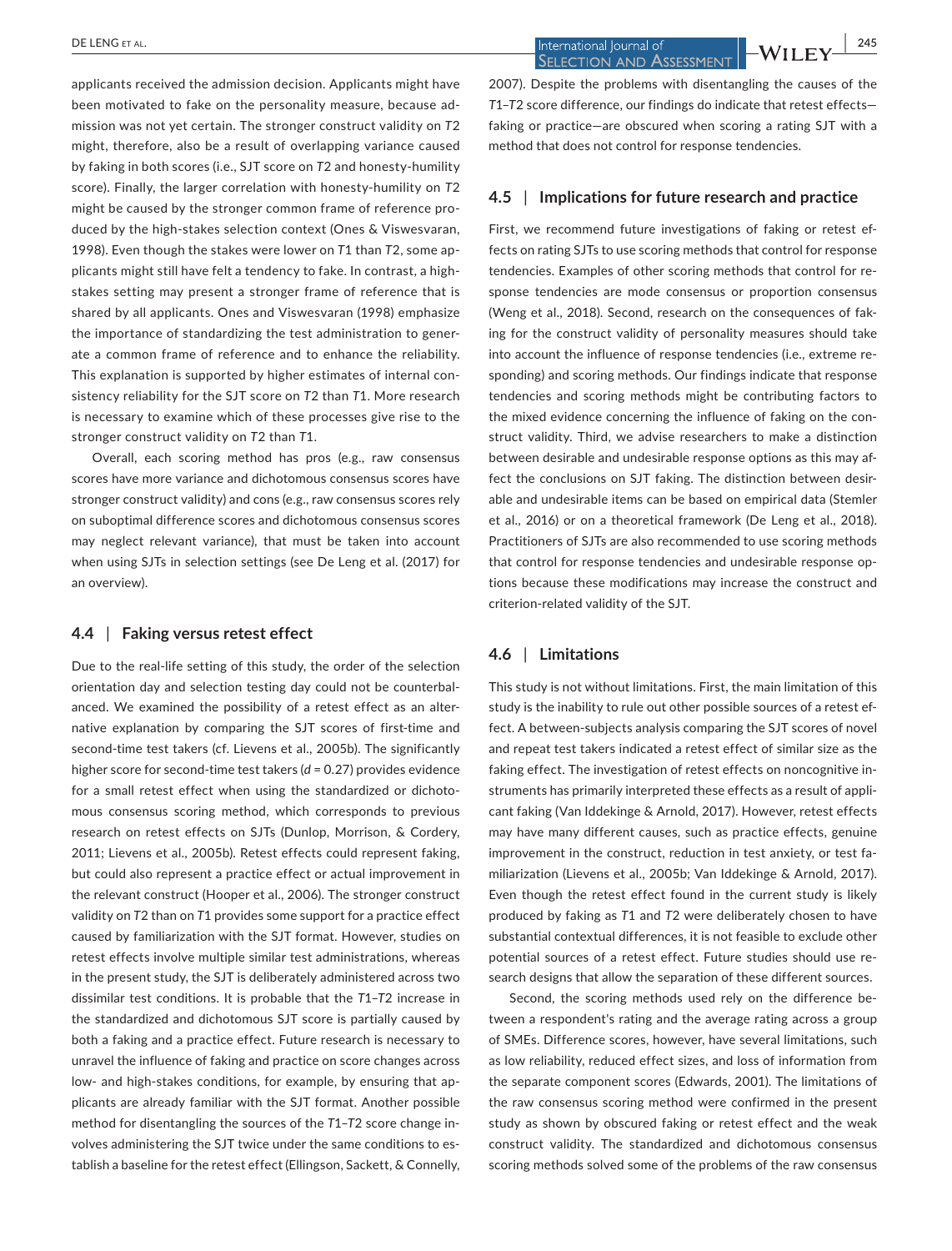#### **246 |**  DE LENG et al. **SELECTION AND ASSESSMENT**

scoring method. Nonetheless, future research is advised to examine polynomial regression methods as an alternative method for scoring SJTs, because these methods provide a more direct solution to the problems of difference scores (Edwards, 2001; Kulas, 2013).

Third, due to the real‐life setting of this study, we investigated faking using only one order of conditions: low‐stakes on *T*1 and high‐stakes on *T*2. Other within‐subjects studies on faking mainly use the reversed order, i.e., high‐stakes among applicants on the first occasion and low-stakes among incumbents on the second occasion. We believe that the low‐stakes‐first order of the cur‐ rent study has some important benefits. First, because most *T*1 respondents were also present on *T*2, it is unlikely that our find‐ ings are affected by a restriction of range. Second, because our *T*2 respondents were not medical school incumbents, it is unlikely that *T*1–*T*2 score differences are caused by experience at medical school. The within-subjects field study by Ellingson et al. (2007) examined response distortion on a personality inventory using both orders and found a larger score change for the low-stakesfirst condition than for the high-stakes-first condition. In contrast, within-subjects studies using directed-faking instructions demonstrated a faking effect on a should-do SJT for the fake-first condition, but not for the respond‐honestly‐first condition (Nguyen et al., 2005; Oostrom et al., 2017). A faking effect observed only in the fake‐first condition was explained by respondents' tendency to respond deliberately different during the second condition after they responded to the best of their ability during the first condi‐ tion. The tendency to respond differently might be less strong in the current study because no directed faking instructions were used and due to the longer time period between both conditions than in the previous studies. Nonetheless, these contrasting find‐ ings require more research on the effect of the order of the low‐ and high‐stakes settings.

Fourth, during both test administrations, the SJT was adminis‐ tered for research purposes only, which might reduce the general‐ izability of our findings to real selection settings. However, Niessen et al. (2017) found large score differences on several noncogni‐ tive measures between a research and an admission context, even though applicants were informed that the noncognitive measures were not used for selection. Additionally, the difference in extreme responding indicated that the applicants responded differently on *T*2. The selection testing day, therefore, appears to be a sufficient proxy of a high‐stakes situation.

Finally, it might be too simplistic to assume that faking is limited to extreme responding (König, Merz, & Trauffer, 2012). Moreover, prior research has demonstrated that response styles differ across individuals (Ziegler, 2015) and cultures (He, Bartram, Inceoglu, & Van de Vijver, 2014). Further research is required to examine how other response styles apart from extreme responding relate to faking.

#### **CONFLICT OF INTEREST**

The authors report no conflict of interest.

#### **ORCID**

*W. E. de Leng* <https://orcid.org/0000-0001-8296-7239>

#### **REFERENCES**

- Anglim, J., Bozic, S., Little, J., & Lievens, F. (2018). Response distortion on personality tests in applicants: Comparing high‐stakes to low‐stakes medical settings. *Advances in Health Sciences Education*, *23*, 311–321. <https://doi.org/10.1007/s10459-017-9796-8>
- Ashton, M. C., & Lee, K. (2005). Honesty‐humility, the Big Five, and the five‐factor model. *Journal of Personality*, *73*, 1321–1354. [https://doi.](https://doi.org/10.1111/j.1467-6494.2005.00351.x) [org/10.1111/j.1467-6494.2005.00351.x](https://doi.org/10.1111/j.1467-6494.2005.00351.x)
- Barriga, A. Q., & Gibbs, J. C. (1996). Measuring cognitive dis‐ tortion in antisocial youth: Development and preliminary validation of the "How I Think" questionnaire. *Aggressive Behavior: Official Journal of the International Society for Research on Aggression*, *22*, 333–343. [https://doi.org/10.1002/](https://doi.org/10.1002/(SICI)1098-2337(1996)22:5%3C333:AID-AB2%3E3.0.CO;2-K) [\(SICI\)1098-2337\(1996\)22:5<333:AID-AB2>3.0.CO;2-K](https://doi.org/10.1002/(SICI)1098-2337(1996)22:5%3C333:AID-AB2%3E3.0.CO;2-K)
- Birkeland, S. A., Manson, T. M., Kisamore, J. L., Brannick, M. T., & Smith, M. A. (2006). A meta‐analytic investigation of job applicant faking on per‐ sonality measures. *International Journal of Selection and Assessment*, *14*, 317–335. <https://doi.org/10.1111/j.1468-2389.2006.00354.x>
- Cook, M. (Ed.) (2016). *Personnel selection: Adding value through people—A changing picture*. Malden, MA: John Wiley & Sons Ltd.
- Cullen, M. J., Sackett, P. R., & Lievens, F. (2006). Threats to the opera‐ tional use of situational judgment tests in the college admission pro‐ cess. *International Journal of Selection and Assessment*, *14*, 142–155. <https://doi.org/10.1111/j.1468-2389.2006.00340.x>
- De Leng, W. E., Stegers‐Jager, K. M., Born, M. P., & Themmen, A. P. N. (2018). Integrity situational judgement test for medical school selec‐ tion: Judging 'what to do' versus 'what not to do'. *Medical Education*, *52*, 427–437. <https://doi.org/10.1111/medu.13498>
- De Leng, W. E., Stegers‐Jager, K. M., Husbands, A., Dowell, J. S., Born, M. P., & Themmen, A. P. N. (2017). Scoring method of a situational judgment test: Influence on internal consistency reliabil‐ ity, adverse impact and correlation with personality? *Advances in Health Sciences Education*, *22*, 243–265. [https://doi.org/10.1007/](https://doi.org/10.1007/s10459-016-9720-7) [s10459-016-9720-7](https://doi.org/10.1007/s10459-016-9720-7)
- De Vries, R. E., & Born, M. P. (2013). De Vereenvoudigde HEXACO Persoonlijkheidsvragenlijst en een additioneel interstitieel Proactiviteitsfacet. *Gedrag & Organisatie*, *26*, 223–245.
- Donovan, J. J., Dwight, S. A., & Hurtz, G. M. (2003). An assessment of the prevalence, severity, and verifiability of entry‐level applicant faking using the randomized response technique. *Human Performance*, *16*, 81–106. [https://doi.org/10.1207/S15327043HUP1601\\_4](https://doi.org/10.1207/S15327043HUP1601_4)
- Donovan, J. J., Dwight, S. A., & Schneider, D. (2014). The impact of ap‐ plicant faking on selection measures, hiring decisions, and employee performance. *Journal of Business Psychology*, *29*, 479–493. [https://](https://doi.org/10.1007/s10869-013-9318-5) [doi.org/10.1007/s10869-013-9318-5](https://doi.org/10.1007/s10869-013-9318-5)
- Dunlop, P. D., Morrison, D. L., & Cordery, J. L. (2011). Investigating retesting effects in a personnel selection context. *International Journal of Selection and Assessment*, *19*, 217–221. [https://doi.](https://doi.org/10.1111/j.1468-2389.2011.00549.x) [org/10.1111/j.1468-2389.2011.00549.x](https://doi.org/10.1111/j.1468-2389.2011.00549.x)
- Dwight, S. A., & Donovan, J. J. (2003). Do warnings not to fake reduce faking? *Human Performance*, *16*, 1–23. [https://doi.org/10.1207/](https://doi.org/10.1207/S15327043HUP1601_1) [S15327043HUP1601\\_1](https://doi.org/10.1207/S15327043HUP1601_1)
- Edwards, J. R. (2001). Ten difference score myths. *Organizational Research Methods*, *4*, 265–287.<https://doi.org/10.1177/109442810143005>
- Ellingson, J. E., Sackett, P. R., & Connelly, B. S. (2007). Personality as‐ sessment across selection and development contexts: Insights into response distortion. *Journal of Applied Psychology*, *92*, 386–395. [https](https://doi.org/10.1037/0021-9010.92.2.386) [://doi.org/10.1037/0021-9010.92.2.386](https://doi.org/10.1037/0021-9010.92.2.386)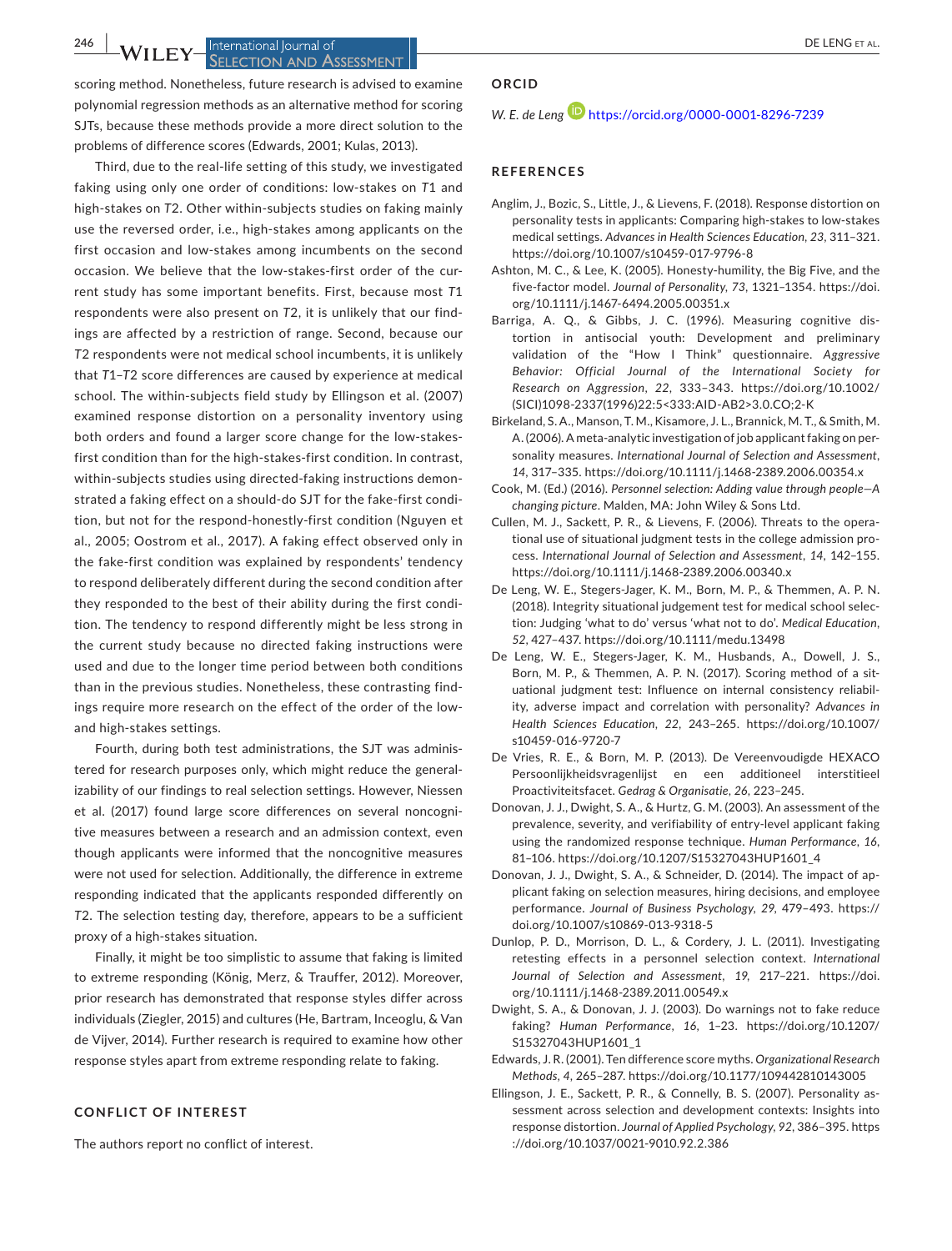**DE LENG** ET AL. **247**<br> **EXECUTE 2008**<br> **EXECUTE 2009**<br> **EXECUTE 2009**<br> **EXECUTE 2009**<br> **EXECUTE 2009 SELECTION AND ASSESSMENT** 

- Elliott, J. G., Stemler, S. E., Sternberg, R. J., Grigorenko, E. L., & Hoffman, N. (2011). The socially skilled teacher and the development of tacit knowledge. *British Educational Research Journal*, *37*, 83–103. [https://](https://doi.org/10.1080/01411920903420016) [doi.org/10.1080/01411920903420016](https://doi.org/10.1080/01411920903420016)
- Goffin, R. D., & Boyd, A. C. (2009). Faking and personality assessment in personnel selection: Advancing models of faking. *Canadian Psychology/ Psychologie Canadienne*, *50*, 151–160.<https://doi.org/10.1037/a0015946>
- Goffin, R. D., & Christiansen, N. D. (2003). Correcting personality tests for faking: A review of popular personality tests and an initial survey of researchers. *International Journal of Selection and Assessment*, *11*, 340–344.<https://doi.org/10.1111/j.0965-075X.2003.00256.x>
- Griffin, B., & Wilson, I. G. (2012). Faking good: Self‐enhancement in med‐ ical school applicants. *Medical Education*, *46*, 485–490. [https://doi.](https://doi.org/10.1111/j.1365-2923.2011.04208.x) [org/10.1111/j.1365-2923.2011.04208.x](https://doi.org/10.1111/j.1365-2923.2011.04208.x)
- Griffith, R. L., Chmielowski, T., & Yoshita, Y. (2007). Do applicants fake? An examination of the frequency of applicant faking behavior. *Personnel Review*, *36*, 341–355. [https://doi.org/10.1108/00483](https://doi.org/10.1108/00483480710731310) [480710731310](https://doi.org/10.1108/00483480710731310)
- Griffith, R. L., & Peterson, M. H. (2008). The failure of social de‐ sirability measures to capture applicant faking behavior. *Industrial and Organizational Psychology*, *1*, 308–311. [https://doi.](https://doi.org/10.1111/j.1754-9434.2008.00053.x) [org/10.1111/j.1754-9434.2008.00053.x](https://doi.org/10.1111/j.1754-9434.2008.00053.x)
- He, J., Bartram, D., Inceoglu, I., & Van de Vijver, F. J. R. (2014). Response styles and personality traits: A multilevel analysis. *Journal of Cross‐ Cultural Psychology*, *45*, 1028–1045. [https://doi.org/10.1177/00220](https://doi.org/10.1177/0022022114534773) [22114534773](https://doi.org/10.1177/0022022114534773)
- Heggestad, E. D., Morrison, M., Reeve, C. L., & McCloy, R. A. (2006). Forced‐choice assessments of personality for selection: Evaluating is‐ sues of normative assessment and faking resistance. *Journal of Applied Psychology*, *91*, 9–24.<https://doi.org/10.1037/0021-9010.91.1.9>
- Higgins, E. T., Roney, C. J. R., Crowe, E., & Hymes, C. (1994). Ideal versus ought predilections for approach and avoidance distinct self‐regu‐ latory systems. *Journal of Personality and Social Psychology*, *66*, 276– 286. <https://doi.org/10.1037/0022-3514.66.2.276>
- Higgins, E. T., Shah, J., & Friedman, R. (1997). Emotional responses to goal attainment: Strength of regulatory focus as moderator. *Journal of Personality and Social Psychology*, *72*, 515–525. [https://doi.](https://doi.org/10.1037/0022-3514.72.3.515) [org/10.1037/0022-3514.72.3.515](https://doi.org/10.1037/0022-3514.72.3.515)
- Hogan, J., Barrett, P., & Hogan, R. (2007). Personality measurement, faking, and employment selection. *Journal of Applied Psychology*, *92*, 1270–1285.<https://doi.org/10.1037/0021-9010.92.5.1270>
- Hooper, A. C., Cullen, M. J., & Sackett, P. R. (2006). Operational threats to the use of SJTs: Faking, coaching, and retesting issues. In J. A. Weekley & R. E. Ployhart (Eds.), *Situational judgment tests: Theory, measurement, and application* (pp. 205–232). Mahwah, NJ: Lawrence Erlbaum Associates Publishers.
- Ingold, P. V., Kleinmann, M., König, C. J., & Melchers, K. G. (2015). Shall we continue or stop disapproving of self‐presentation? Evidence on impression management and faking in a selection context and their relation to job performance. *European Journal of Work and Organizational Psychology*, *24*, 420–432. [https://doi.](https://doi.org/10.1080/1359432X.2014.915215) [org/10.1080/1359432X.2014.915215](https://doi.org/10.1080/1359432X.2014.915215)
- Jackson, D. N., Wroblewski, V. R., & Ashton, M. C. (2000). The impact of faking on employment tests: Does forced choice offer a solution? *Human Performance*, *13*, 371–388. [https://doi.org/10.1207/S1532](https://doi.org/10.1207/S15327043HUP1304_3) [7043HUP1304\\_3](https://doi.org/10.1207/S15327043HUP1304_3)
- König, C. J., Merz, A. S., & Trauffer, N. (2012). What is in applicants' minds when they fill out a personality test? Insights from a qualitative study. *International Journal of Selection and Assessment*, *20*, 442–452. [https](https://doi.org/10.1111/ijsa.12007) [://doi.org/10.1111/ijsa.12007](https://doi.org/10.1111/ijsa.12007)
- Kulas, J. T. (2013). Personality-based profile matching in personnel selection: Estimates of method prevalence and criterion‐ related validity. *Applied Psychology*, *62*, 519–542. [https://doi.](https://doi.org/10.1111/j.1464-0597.2012.00491.x) [org/10.1111/j.1464-0597.2012.00491.x](https://doi.org/10.1111/j.1464-0597.2012.00491.x)
- Landers, R. N., Sackett, P. R., & Tuzinski, K. A. (2011). Retesting after initial failure, coaching rumors, and warnings against faking in online personality measures for selection. *Journal of Applied Psychology*, *96*, 202–210.<https://doi.org/10.1037/a0020375>
- Lee, K., & Ashton, M. C. (2004). Psychometric properties of the HEXACO personality inventory. *Multivariate Behavioral Research*, *39*, 329–358. [https://doi.org/10.1207/s15327906mbr3902\\_8](https://doi.org/10.1207/s15327906mbr3902_8)
- Lee, K., Ashton, M. C., & de Vries, R. E. (2005). Predicting workplace de‐ linquency and integrity with the HEXACO and five‐factor models of personality structure. *Human Performance*, *18*, 179–197. [https://doi.](https://doi.org/10.1207/s15327043hup1802_4) [org/10.1207/s15327043hup1802\\_4](https://doi.org/10.1207/s15327043hup1802_4)
- Levashina, J., Weekley, J. A., Roulin, N., & Hauck, E. (2014). Using Blatant Extreme Responding for detecting faking in high‐stakes selection: Construct validity, relationship with general mental ability, and sub‐ group differences. *International Journal of Selection and Assessment*, *22*, 371–383. <https://doi.org/10.1111/ijsa.12084>
- Lievens, F., Buyse, T., & Sackett, P. R. (2005a). The operational validity of a video‐based situational judgment test for medical college admis‐ sions: Illustrating the importance of matching predictor and criterion construct domains. *Journal of Applied Psychology*, *90*, 442–452. [https](https://doi.org/10.1037/0021-9010.90.3.442) [://doi.org/10.1037/0021-9010.90.3.442](https://doi.org/10.1037/0021-9010.90.3.442)
- Lievens, F., Buyse, T., & Sackett, P. R. (2005b). Retest effects in operational selection settings: Development and test of a framework. *Personnel Psychology*, *58*, 981–1007. [https://doi.](https://doi.org/10.1111/j.1744-6570.2005.00713.x) [org/10.1111/j.1744-6570.2005.00713.x](https://doi.org/10.1111/j.1744-6570.2005.00713.x)
- Lievens, F., Patterson, F., Corstjens, J., Martin, S., & Nicholson, S. (2016). Widening access in selection using situational judgement tests: Evidence from the UKCAT. *Medical Education*, *50*, 624–636. [https://](https://doi.org/10.1111/medu.13060) [doi.org/10.1111/medu.13060](https://doi.org/10.1111/medu.13060)
- Lievens, F., & Peeters, H. (2008). Impact of elaboration on re‐ sponding to situational judgment test items. *International Journal of Selection and Assessment*, *16*, 345–355. [https://doi.](https://doi.org/10.1111/j.1468-2389.2008.00440.x) [org/10.1111/j.1468-2389.2008.00440.x](https://doi.org/10.1111/j.1468-2389.2008.00440.x)
- Lievens, F., Sackett, P. R., & Buyse, T. (2009). The effects of response instructions on situational judgment test performance and validity in a high‐stakes context. *Journal of Applied Psychology*, *94*, 1095–1101. <https://doi.org/10.1037/a0014628>
- McDaniel, M. A., Hartman, N. S., Whetzel, D. L., & Grubb, W. (2007). Situational judgment tests, response instructions, and validity: A meta‐analysis. *Personnel Psychology*, *60*, 63–91. [https://doi.](https://doi.org/10.1111/j.1744-6570.2007.00065.x) [org/10.1111/j.1744-6570.2007.00065.x](https://doi.org/10.1111/j.1744-6570.2007.00065.x)
- McDaniel, M. A., Psotka, J., Legree, P. J., Yost, A. P., & Weekley, J. A. (2011). Toward an understanding of situational judgment item valid‐ ity and group differences. *Journal of Applied Psychology*, *96*, 327–336. <https://doi.org/10.1037/a0021983>
- McFarland, L. A., & Ryan, A. M. (2000). Variance in faking across noncognitive measures. *Journal of Applied Psychology*, *85*, 812–821. [https://](https://doi.org/10.1037110021-9010.85.5.812) [doi.org/10.1037110021-9010.85.5.812](https://doi.org/10.1037110021-9010.85.5.812)
- Morgeson, F. P., Campion, M. A., Dipboye, R. L., Hollenbeck, J. R., Murphy, K., & Schmitt, N. (2007). Reconsidering the use of personality tests in personnel selection contexts. *Personnel Psychology*, *60*, 683–729. <https://doi.org/10.1111/j.1744-6570.2007.00089.x>
- Morris, S. B., & DeShon, R. P. (2002). Combining effect size esti‐ mates in meta‐analysis with repeated measures and independent‐ groups designs. *Psychological Methods*, *7*, 105–125. [https://doi.](https://doi.org/10.1037//1082-989X.7.1.105) [org/10.1037//1082-989X.7.1.105](https://doi.org/10.1037//1082-989X.7.1.105)
- Mueller‐Hanson, R. A., Heggestad, E. D., & Thornton, G. C. (2006). Individual differences in impression management: An exploration of the psychological processes underlying faking. *Psychology Science*, *48*, 288–312.
- Mueller‐Hanson, R., Heggestad, E. D., & Thornton Iii, G. C. (2003). Faking and selection: Considering the use of personality from select-in and select‐out perspectives. *Journal of Applied Psychology*, *88*, 348–355. <https://doi.org/10.1037/0021-9010.88.2.348>